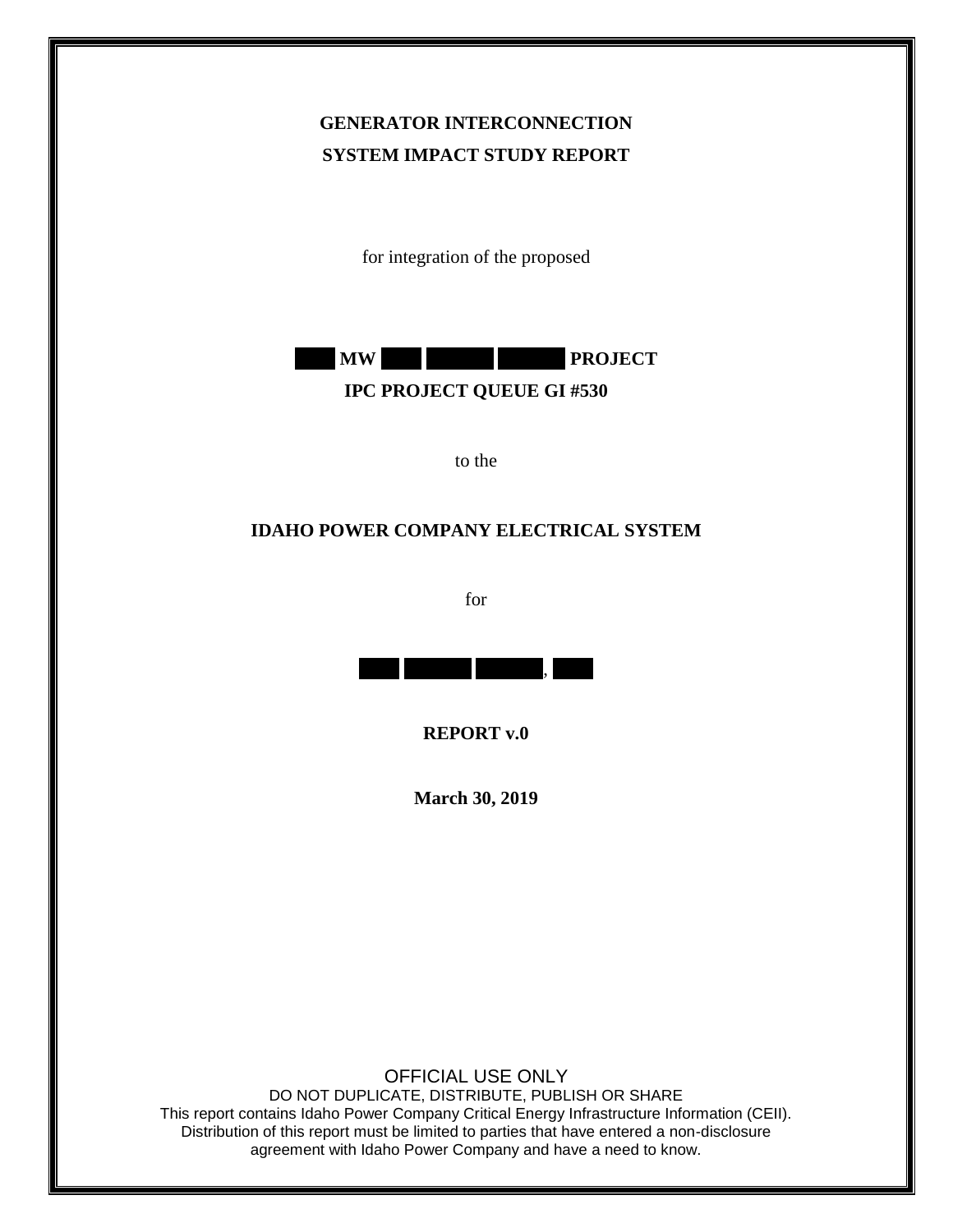# **Revision History**

| Date      | <b>Revision</b>   Initials |            | <b>Summary of Changes</b>                           |
|-----------|----------------------------|------------|-----------------------------------------------------|
| 3/30/2019 |                            | <b>MDH</b> | System Impact Study Report GI #530 – Original issue |

MW Project

System Impact Study Report i

OFFICIAL USE ONLY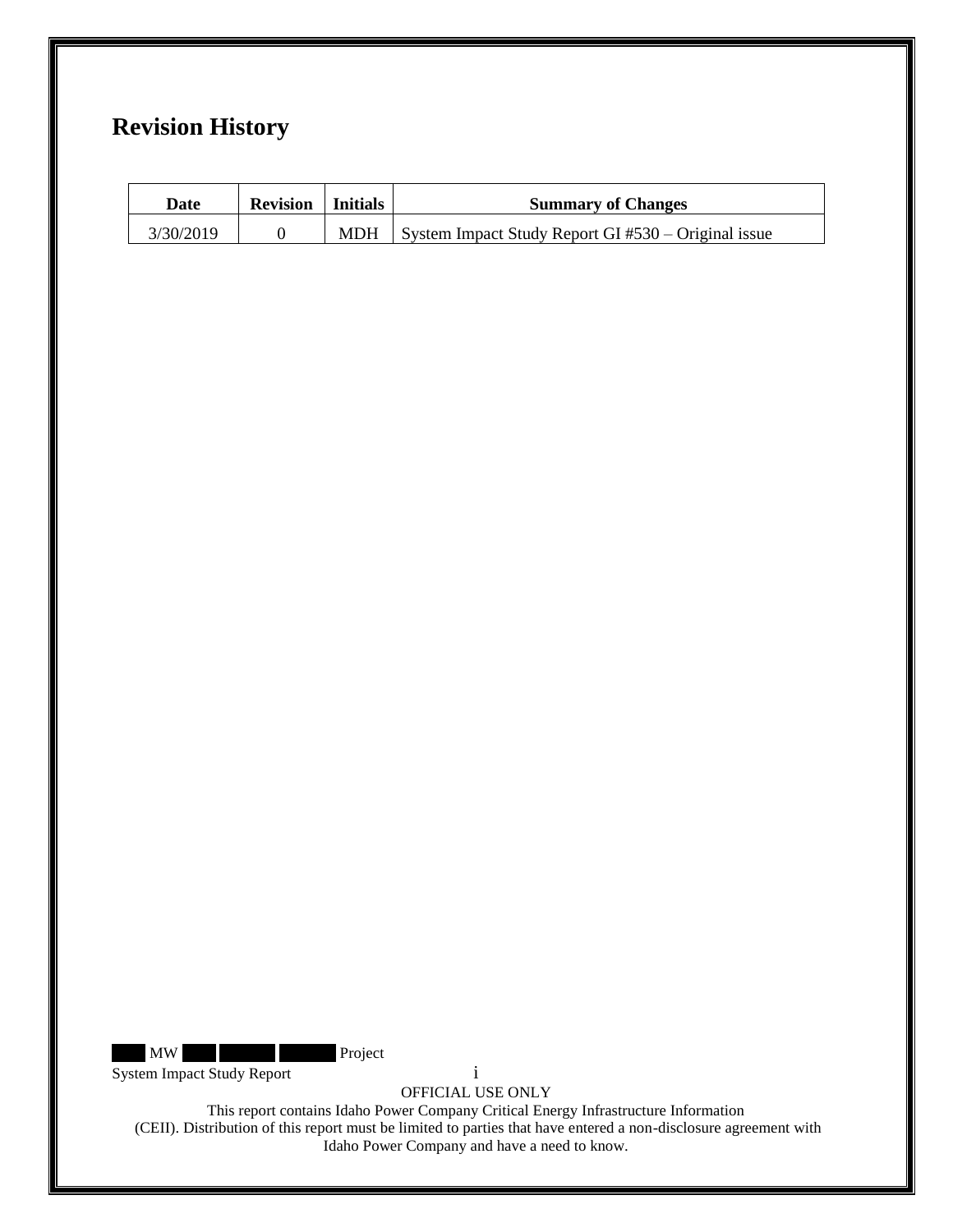# **Table of Contents**

| 1.0                                                                      |  |
|--------------------------------------------------------------------------|--|
| 2.0                                                                      |  |
| 3.0                                                                      |  |
| 4.0                                                                      |  |
| 5.0                                                                      |  |
| 6.0                                                                      |  |
| 6.1                                                                      |  |
| 6.2                                                                      |  |
| 6.3                                                                      |  |
| 6.4                                                                      |  |
| Electric System Protection Results and Grounding Requirements  11<br>6.5 |  |
| 6.6                                                                      |  |
| 7.0                                                                      |  |
| 7.1                                                                      |  |
| 7.2                                                                      |  |
| 7.3                                                                      |  |
| 7.4                                                                      |  |
| 8.0                                                                      |  |
| 9.0                                                                      |  |
| 10.0                                                                     |  |
|                                                                          |  |
| $A-1.0$                                                                  |  |
| $A-2.0$                                                                  |  |
| $A-3.0$                                                                  |  |
|                                                                          |  |

MW Project

System Impact Study Report ii

OFFICIAL USE ONLY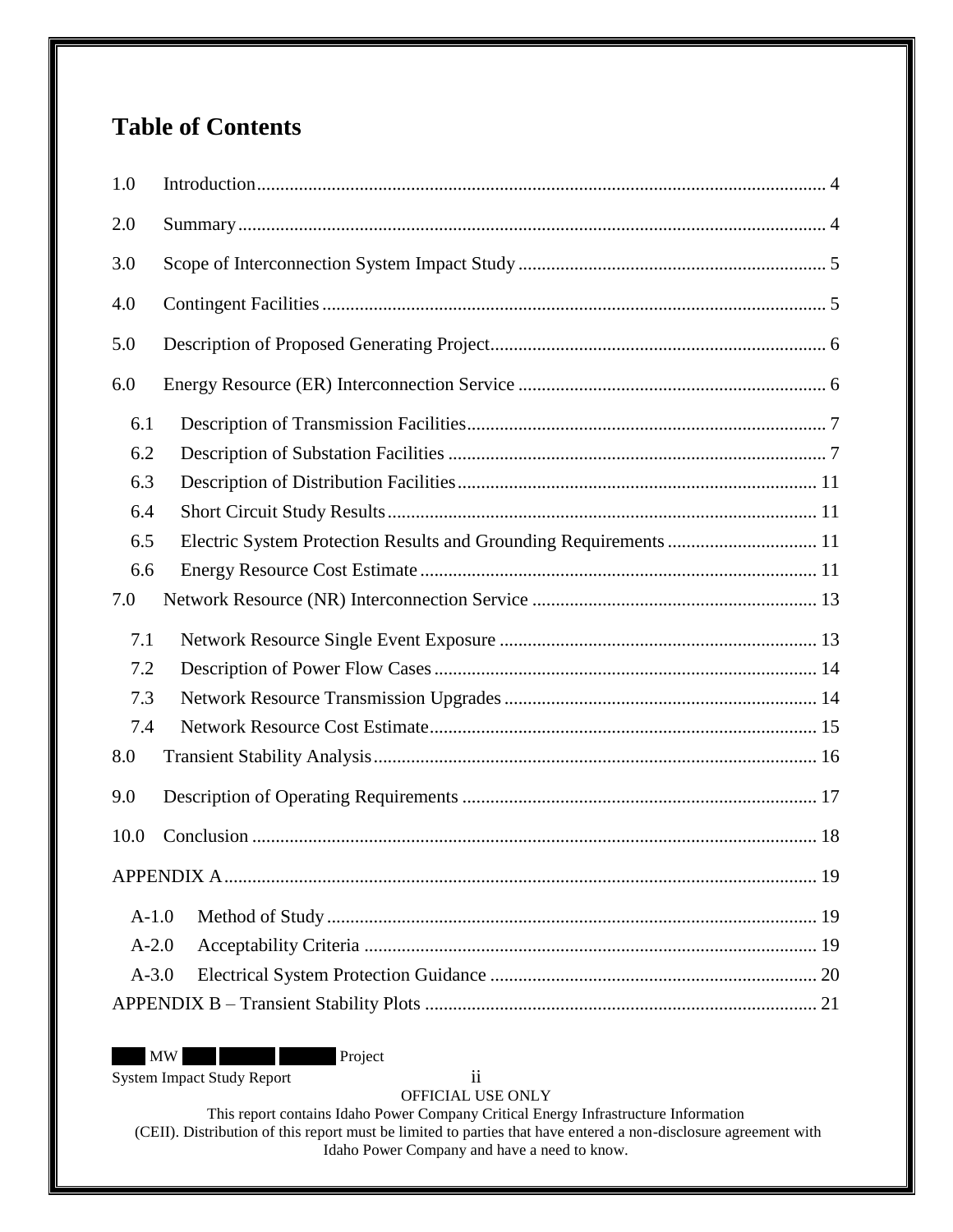|         | B-1.0 4.0 Cycle | 230kV 3PH Fault - Loss of                                    |    |
|---------|-----------------|--------------------------------------------------------------|----|
| $B-2.0$ | $5.0$ Cycle     | 230kV 3PH Fault - Loss of<br><b>All De La Constantinople</b> | 26 |
| $B-3.0$ | 8.0 Cycle       | 230kV 3PH Fault - Loss of<br><b>Alley</b>                    |    |

# **List of Tables**

[Table 1 Estimated GI #530 Project's Energy Resource Generation Interconnection Costs.........](#page-13-2) 13 [Table 2 Estimated GI #530 Project's Network Resource Generation Interconnection Costs](#page-16-1) ...... 16

# **List of Figures**

| $\overline{\phantom{a}}$<br>Figure ! |  |
|--------------------------------------|--|
|--------------------------------------|--|

MW Project

System Impact Study Report iii

OFFICIAL USE ONLY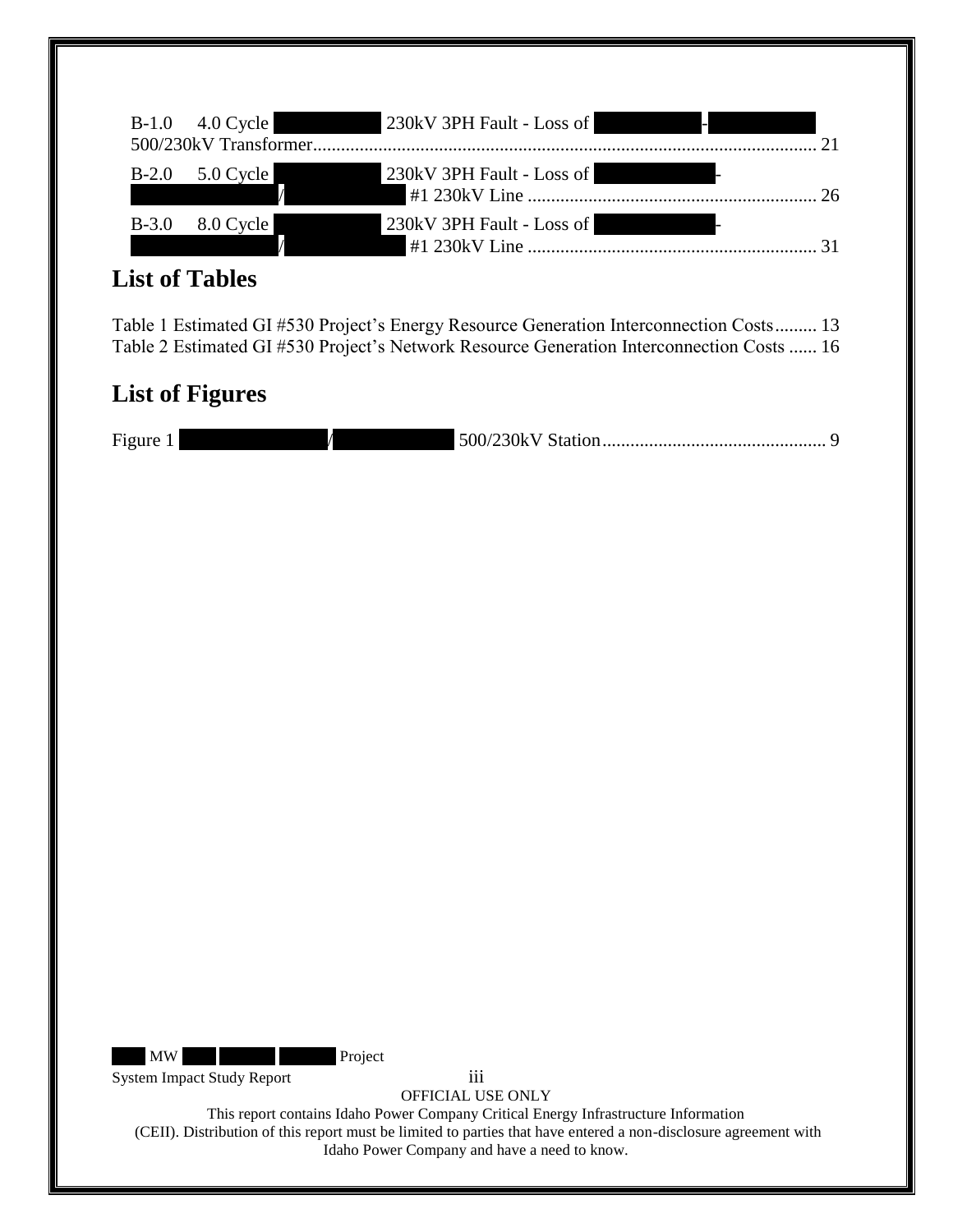#### <span id="page-4-0"></span>**1.0 Introduction**

It has contracted with Idaho Power Company ("Transmission", Provider") to perform a Generator Interconnection System Impact Study for the integration of the proposed  $\blacksquare$  MW  $\blacksquare$  The Project (the Project). The Project location ( $\sim$ coordinates  $\circ$  ' . "N, -  $\circ$  ' . "W) is in Idaho Power Company's (IPC's) Capital/Southern Regions in Elmore County, Idaho. The Project is Generation Interconnect (GI) queue number 530 (GI #530). The Project has chosen in the System Impact Study to be studied as both an Energy Resource (ER) Interconnection Service and a Network Resource (NR) Interconnection Service.

The Project has applied to connect to the Transmission Provider's transmission system for an injection of MW with a new 500/230kV interconnection on the jointly owned Idaho Power Company's (IPC's) and PacifiCorp's Midpoint-Hemingway 500kV line with a 230kV line/tie to IPC's 230kV station near Mountain Home, Idaho. The Project's Generation Point of Interconnection (POI) is assumed to be at this stations 230kV bus on the  $#1 & 230kV$  lines.

This report documents the basis for and the results of this System Impact Study for the GI #530 Generation Interconnection Customer. The report describes the proposed project, the determination of project interconnection requirements and estimated costs for integration of the Project to the Transmission Provider transmission system. This report satisfies the System Impact Study requirements of the Idaho Power Tariff.

#### <span id="page-4-1"></span>**2.0 Summary**

Interconnecting the MW generation project to the Transmission Provider's transmission system with a 500/230kV interconnection to the Midpoint-Hemingway 500kV line with a 230kV line/tie to the  $\frac{230kV}{230kV}$  station was evaluated. This station is referred to as the 500/230kV station. The Project's Generation Point of Interconnection (POI) is assumed to be at the  $\frac{1}{\sqrt{1.500}}$  /  $\frac{500}{230kV}$ station's 230kV bus on the  $\sqrt{41 \& #2}$ 230kV lines.

With MW of generation (**REDACTED**) at , the Project injected/delivered MW at the POI.

The Project will be required to control voltage in accordance with a voltage schedule as provided by Idaho Power Grid Operations. And, GI #530 will be required to manage the real power output of the MW generation project at the Project's POI. Also, the installation of phasor measurement unit devices (PMU's) at the POI and maintenance costs associated with communication circuits needed to stream PMU data will be required to be provided to interconnect GI #530. Also, it may be beneficial for <br>for their own

MW Project System Impact Study Report 4

OFFICIAL USE ONLY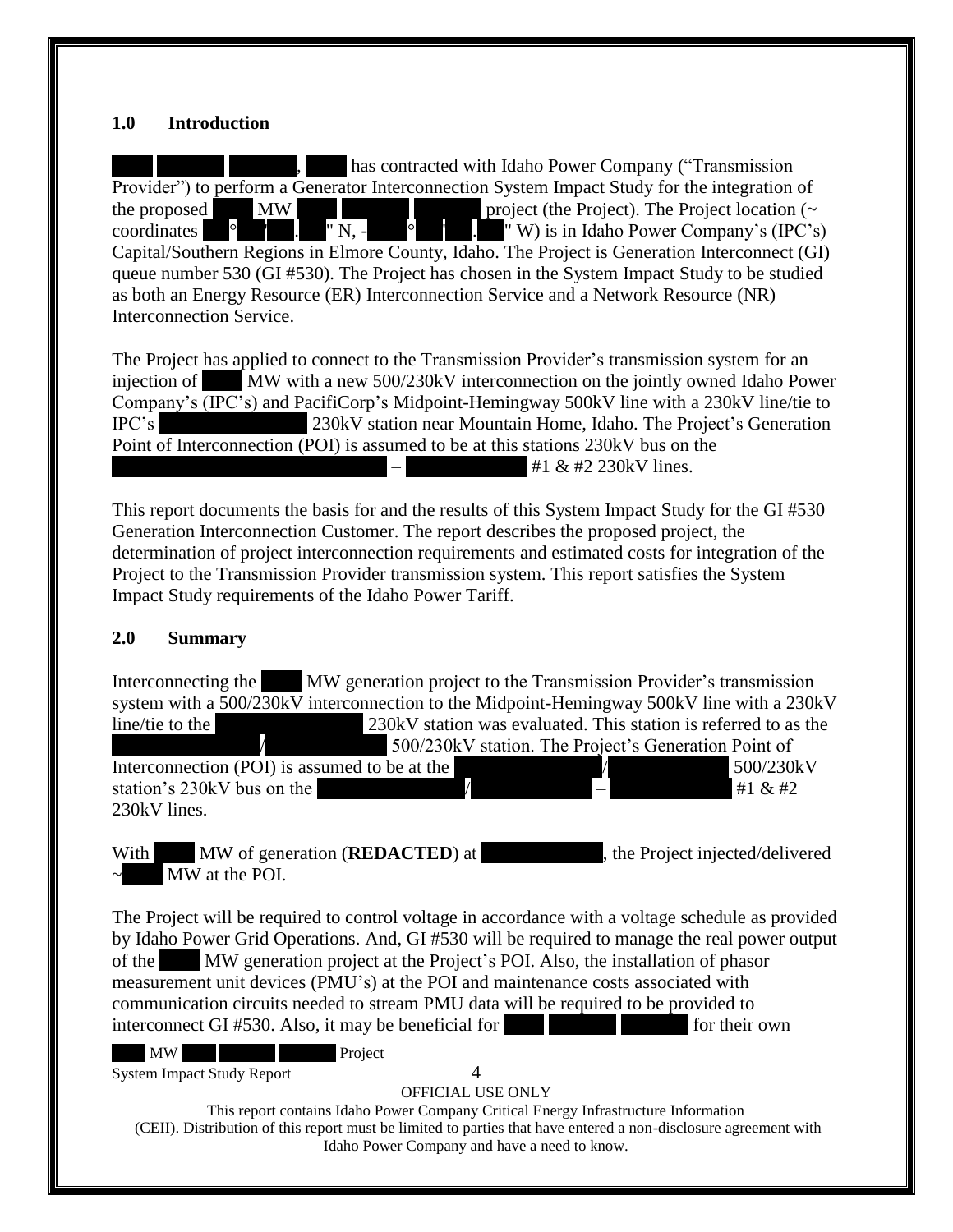modeling compliance requirements to install additional PMU devices at  $\sim$ monitor the **REDACTED** generations sources (**REDACTED**) separately.

If the project does connect to Idaho Power as a Network Resource, additional consideration is also required related to the interconnecting lines and station, on the customer side of the POI, as detailed in [Section 7.1 Network Resource Single Event Exposure.](#page-13-1)

The total "Energy Resource Interconnection Service" generation interconnection preliminary cost estimate to interconnect the XXX XXX MW Project with a 500/230kV interconnection to the Midpoint-Hemingway 500kV line with a 230kV line/tie to the 230kV station is **\$86,020,000**. See Section 6.6 Energy Resource Cost [Estimate](#page-11-3) for the required Energy Resource facilities and cost breakdowns.

The total "Network Resource Interconnection Service" generation interconnection preliminary cost estimate to interconnect the XXX XXX XXX XXX MW Project including identified Network Upgrades transmission improvements is **\$169,275,000**. See [Section 7.4 Network](#page-15-0)  [Resource Cost Estimate](#page-15-0) for the required Network Resource facilities and cost breakdowns.

The cost estimate includes direct equipment and installation labor costs, indirect labor costs and general overheads, and a contingency allowance. These are cost estimates only and final charges to the customer will be based on the actual construction costs incurred. It should be noted that the preliminary cost estimates do not include the cost of the customer's owned equipment.

The Transmission Provider estimates it will require approximately 36 months to design, procure, and construct the facilities described in both the Energy Resource and Network Resource sections of this report following the execution of a Generation Interconnection Agreement. The schedule will be further developed and optimized during the Facility Study should the generation interconnection customer choose to move to that study phase of the interconnection process.

#### <span id="page-5-0"></span>**3.0 Scope of Interconnection System Impact Study**

The Interconnection System Impact Study was done and prepared in accordance with the Transmission Provider's Standard Generator Interconnection Procedures to provide an evaluation of the system impact of the interconnection of the proposed generating project to the Idaho Power system. The scope of the Interconnection System Impact Study is detailed in the System Impact Study Agreement.

#### <span id="page-5-1"></span>**4.0 Contingent Facilities**

There are no contingent facilities associated with senior queued projects considered necessary to facilitate NR or ER service for the Project.

MW Project

System Impact Study Report 5

OFFICIAL USE ONLY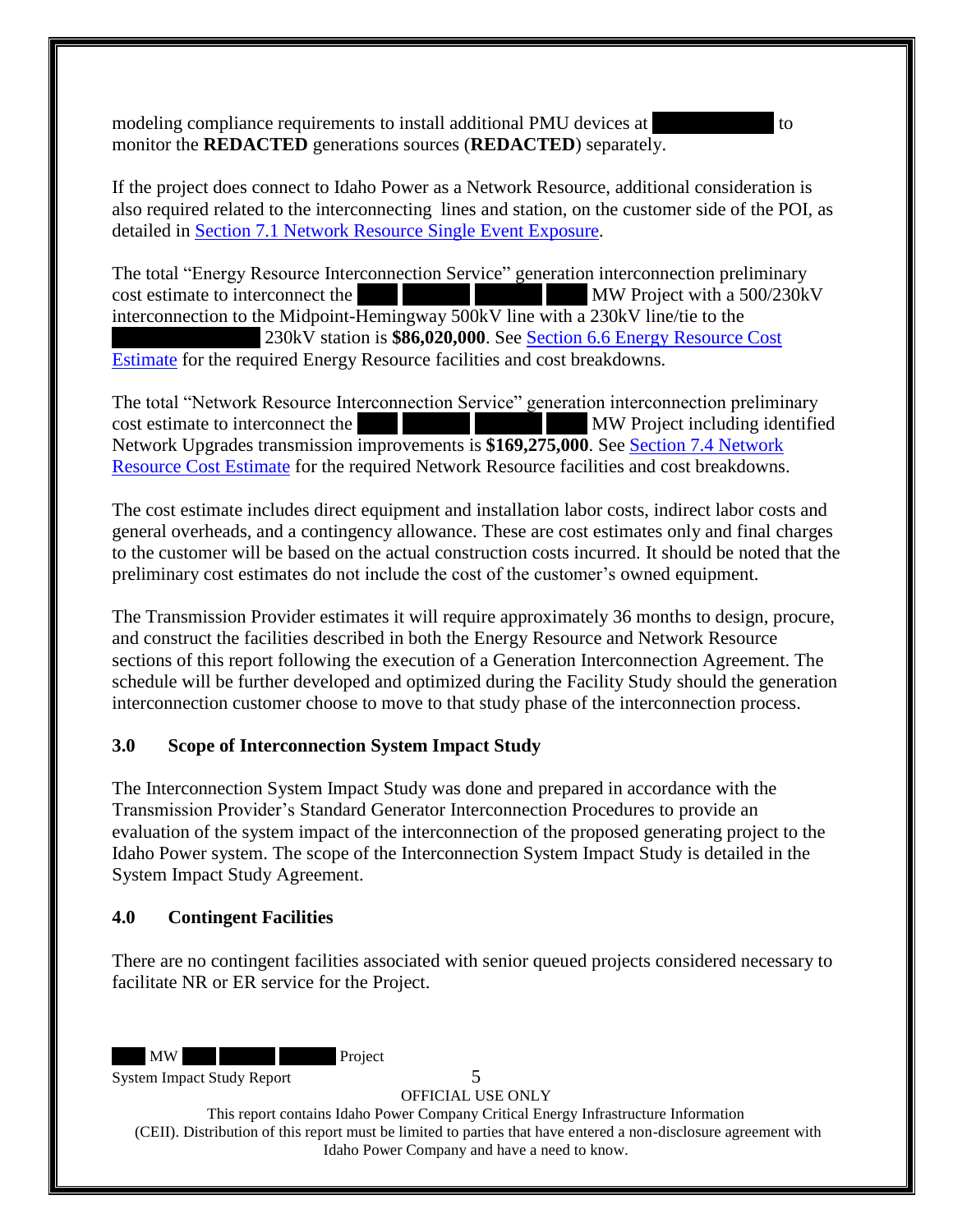## <span id="page-6-0"></span>**5.0 Description of Proposed Generating Project**

#### **Assumptions:**

- New XXXXXXXXXXX/XXXXXXXXX 500/230kV Station with the approximate coordinates (XX°XX'XX.XX" N, -XX°XX'XX.XX" W) to interconnect to the Midpoint-Hemingway 500kV line.
- Point of Interconnection (POI): #1  $&$  #2 230kV Lines (Assumed to be owned and constructed by  $\lambda$ 
	- o 230kV Revenue Class Metering at XXXXXXXXXXXXXX on the  $#1 & 230kV$  Lines
	- o Approximately 21.0 miles Double Circuit (Circuits on Common Structure) Line with MCM ACSR "XXXX" Conductor
		- If the Project elects to move forward as an XXX MW Network Resource, generator lead-lines can't share a common structure as detailed in Section 7.1.

**MW Generation** 

## o **REDACTED**

- All Generation in Voltage Regulation (Reactive Capability used to Regulate  $230kV$  Bus Voltage (Supply/Absorb Reactive))
- 100 MVAr 230kV Shunt Capacitor Bank at  $230kV$

This Project's projected in-service date is January 1, 2021.

## <span id="page-6-1"></span>**6.0 Energy Resource (ER) Interconnection Service**

Energy Resource (ER) Interconnection Service allows the Interconnection Customer to connect its Generating Facility to the Transmission Provider's transmission system and to be eligible to deliver Generator Facility's electric output using existing firm or non-firm transmission capacity of the Transmission Provider's transmission system on an as available basis. ER Interconnection Service in and of itself does not convey transmission service.

The Project has applied to connect to the Idaho Power transmission system for an injection of MW with a new 500/230kV interconnection on the jointly owned Idaho Power Company's and PacifiCorp's Midpoint – Hemingway 500kV line with a 230kV line/tie to IPC's

230kV station near Mountain Home, Idaho. The Project's Generation Point of Interconnection (POI) is assumed to be at this stations 230kV bus on the

 $+1 & 41 \& 42 \& 230 \& 10 \& 230 \& 230 \& 230 \& 230 \& 230 \& 230 \& 230 \& 230 \& 230 \& 230 \& 230 \& 230 \& 230 \& 230 \& 230 \& 230 \& 230 \& 230 \& 230 \& 230 \& 230 \& 230 \& 230 \& 230 \& 230 \& 230 \& 230 \& 230 \& 230 \& 230 \& 230 \& 230 \& 230$ 

MW Project

System Impact Study Report 6

OFFICIAL USE ONLY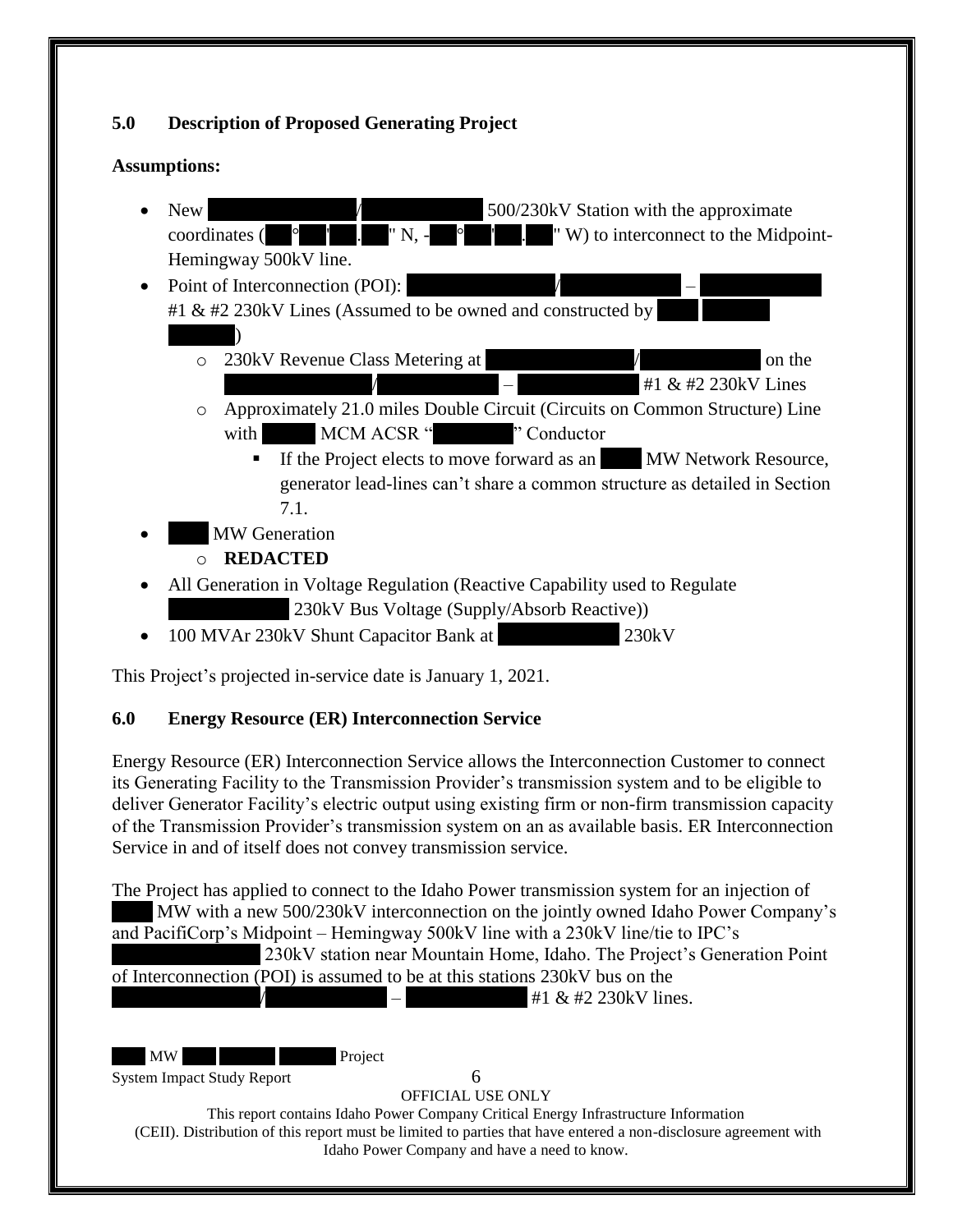## <span id="page-7-0"></span>**6.1 Description of Transmission Facilities**

As an Energy Resource, a Transmission Service Request will be required to determine the specific network upgrades required to deliver the project output to a designated point of delivery. Listed below are the required transmission facilities to interconnect the Project; these facilities required for interconnection are consistent with the facilities identified in the Generation Interconnection Feasibility Study:

#### **Transmission Interconnection Facilities:**

• Two ~0.75-mile 500kV Lines with  $3 \times MCM$  ACSR " $\sim$  "Conductor" (Loop In-and-Out off the Midpoint-Hemingway 500kV Line to create  $\overline{\phantom{a}}$  - Midpoint and – Hemingway 500kV Lines) One  $\sim$  0.5-mile 230kV Line with 2 x MCM ACSR "Y Conductor

 $230$  kV Line)

## <span id="page-7-1"></span>**6.2 Description of Substation Facilities**

|                 | The proposed interconnection of GI #530 Project to the Midpoint – Hemingway 500kV line will |  |
|-----------------|---------------------------------------------------------------------------------------------|--|
| require a new   | 500/230kV station near IPC's existing                                                       |  |
|                 | 230kV station with a 230kV tie/line to IPC's<br>230kV                                       |  |
|                 | station. The proposed MVA 500/230kV (4 single-phase transformers including spare) is        |  |
|                 | assumed to be identical to IPC's existing Hemingway 500/230kV transformer. The              |  |
|                 | 500/230kV Station's 500kV yard was re-configured to a                                       |  |
|                 | Double-Breaker Double-Bus configuration from the original proposed three-position ring bus  |  |
|                 | configuration, laid-out in a breaker-and-half scheme, due to unacceptable post-contingency  |  |
| performance for | 500kV breaker failure contingencies which                                                   |  |
|                 | effectively clears the 500kV yard with the three-position ring bus configuration. See       |  |
|                 | 500/230kV station (See Figure 1), and                                                       |  |
|                 | 500/230kV Station and<br>230kV Station                                                      |  |

descriptions below.

The Midpoint-Hemingway 500kV line series compensation due to the existing 67.0-Ohms Midpoint 500kV series capacitor is just less than 96% series compensated. Splitting this line approximately in half due to the addition of the  $\overline{X}$  XXXXXXX station requires the series compensation to be replaced. For the System Impact Study, it was determined to compensate the two new 500kV lines (Midpoint –

 $500kV$  Hemingway –

MW Project 500kV) to approximately 70% by installing 24.0-Ohms 500kV series capacitors at Midpoint and Hemingway 500kV stations. And, installing the remaining 19.0-Ohms 500kV series capacitor also at Hemingway 500kV in the Hemingway – Summer Lake 500kV line. For line switching and to keep single-pole switching enable on the new Hemingway –  $\sim$  500kV

System Impact Study Report 7

#### OFFICIAL USE ONLY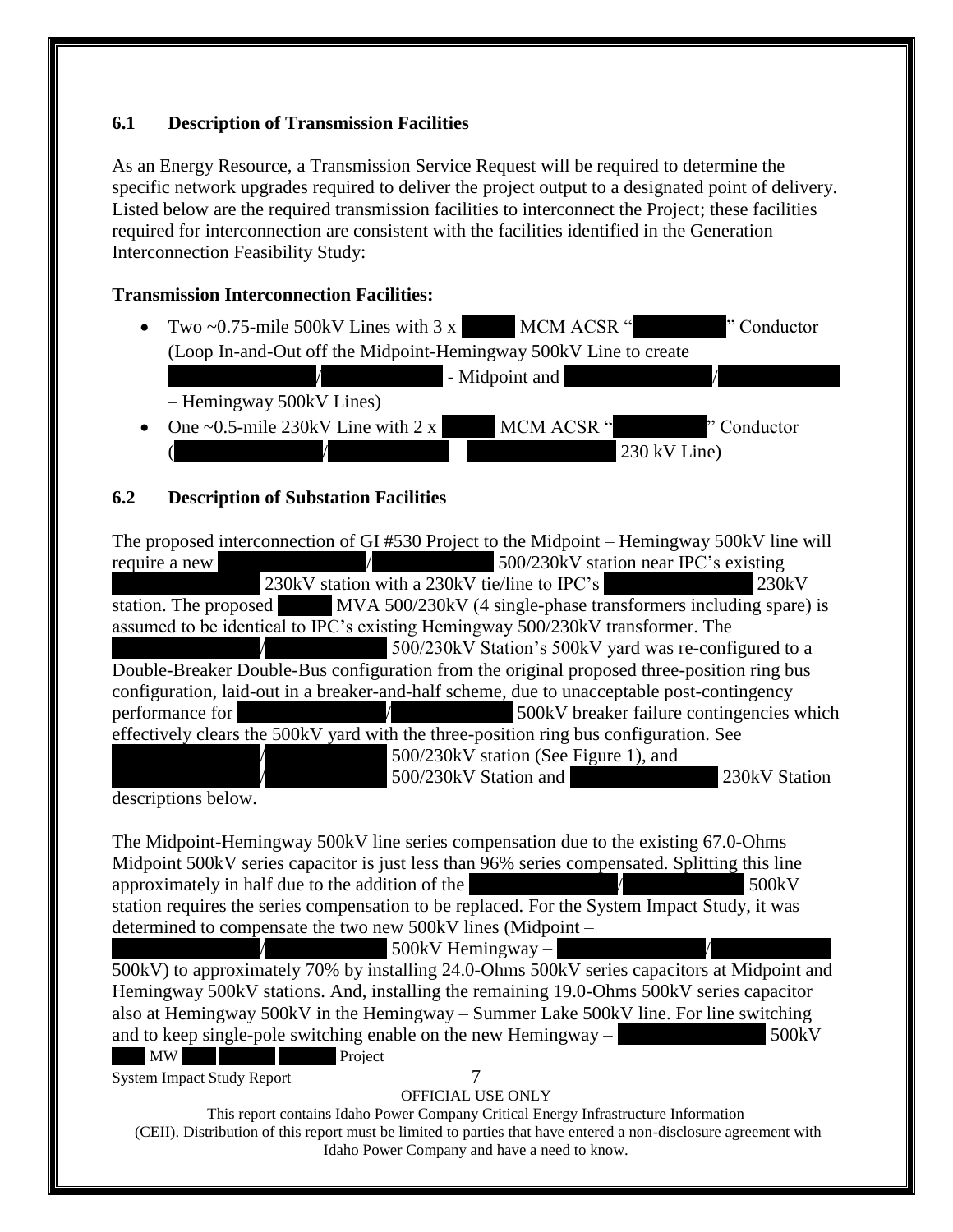line, it was determined to move one of the existing 110 MVAr 500kV shunt reactors at Midpoint to Hemingway and install it with a neutral reactor. See Midpoint and Hemingway 500kV Station descriptions below.

MW Project

System Impact Study Report 8

OFFICIAL USE ONLY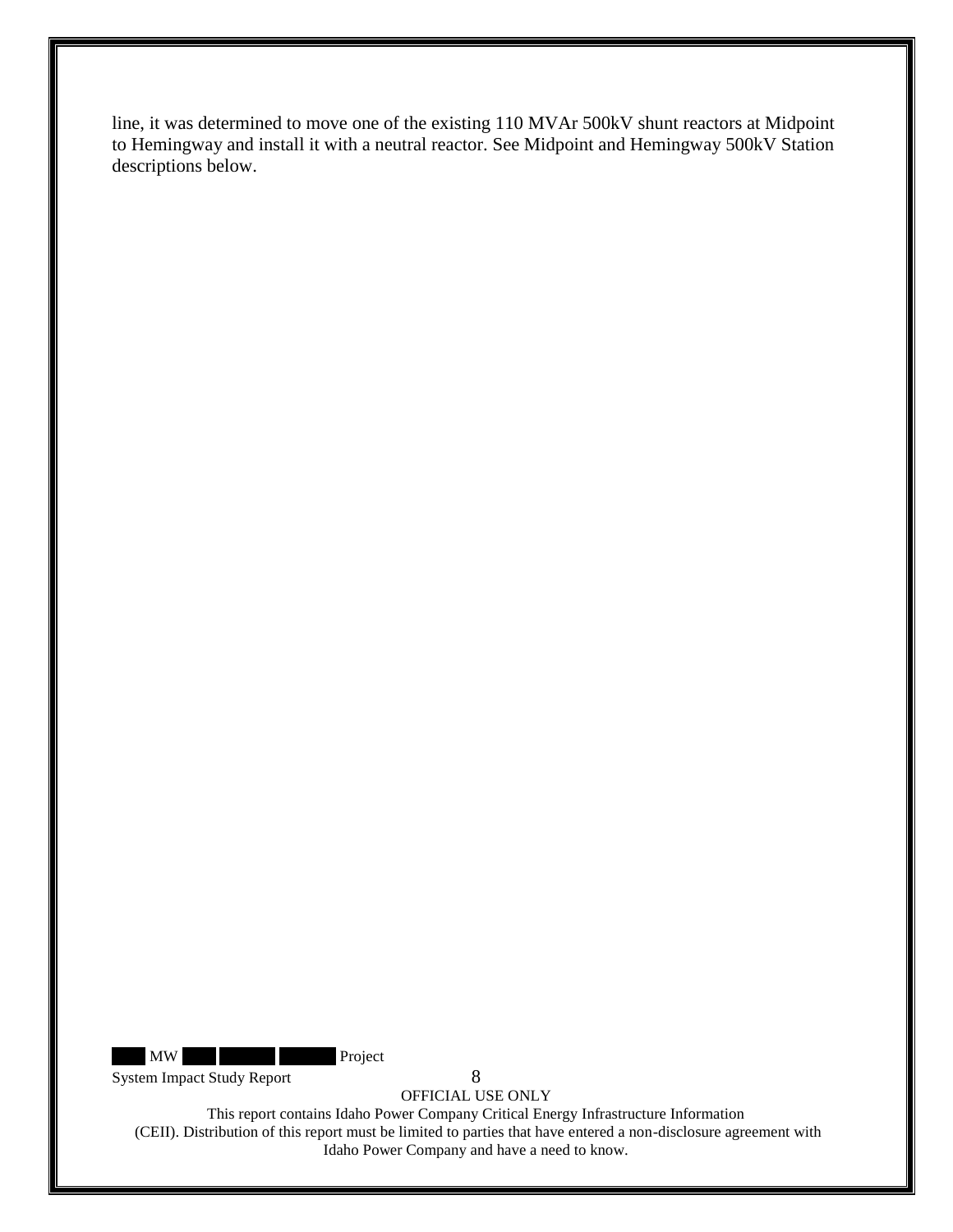<span id="page-9-0"></span>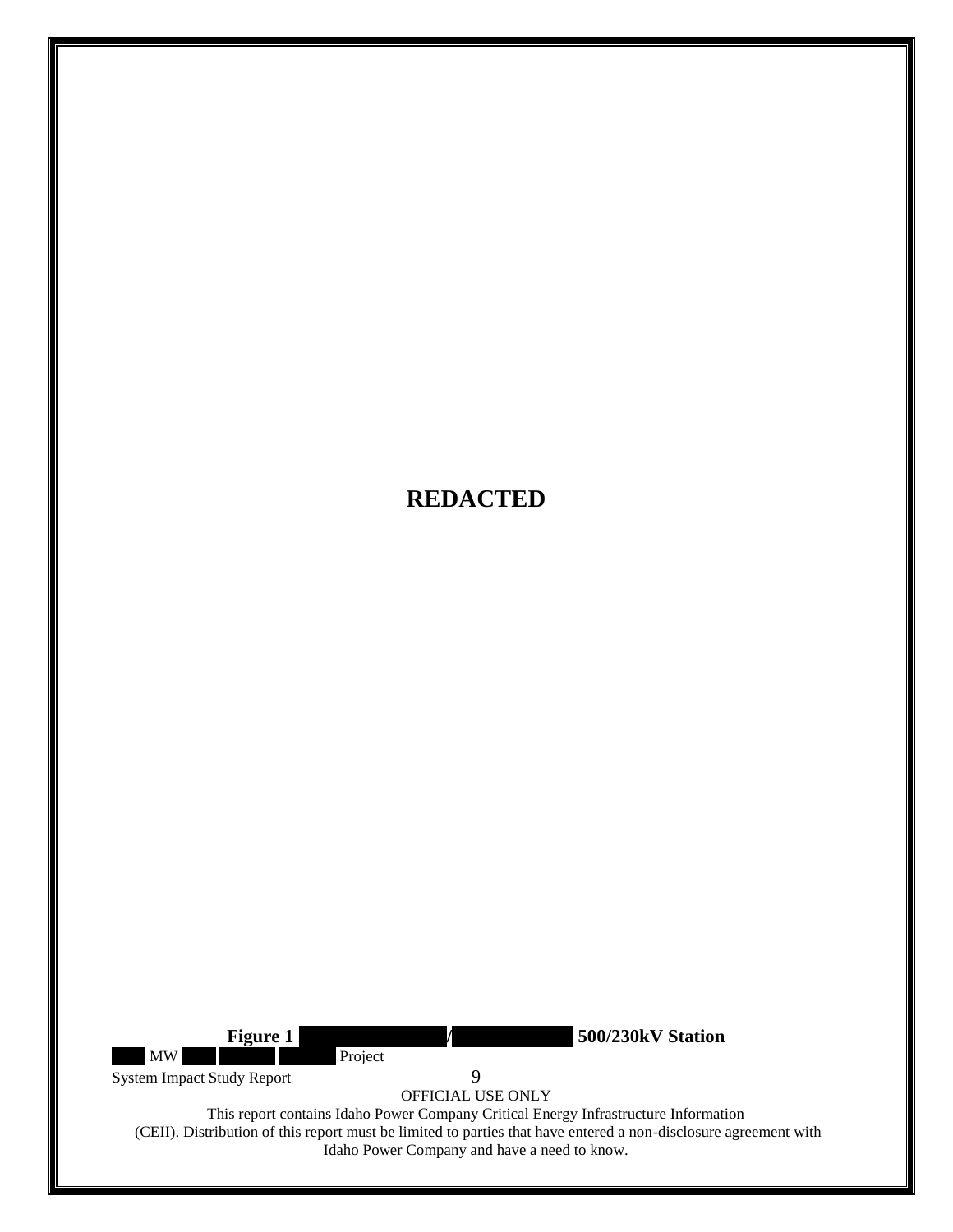| Due to the addition of the                                                  | 500kV Station and the creation of                      |
|-----------------------------------------------------------------------------|--------------------------------------------------------|
| two new line segments $Midpoint -$                                          | 500kV and Hemingway                                    |
|                                                                             | 500kV, a new or significantly modified Midpoint-       |
| Hemingway-Summer Lake 500kV Remedial Action Scheme (MHS RAS) with redundant |                                                        |
| communication to Hemingway and                                              | 500kV Stations will be                                 |
| required to eliminate cross-tripping the Hemingway-                         | and                                                    |
|                                                                             | -Midpoint 500kV lines for loss of the Hemingway-Summer |

Lake 500kV line.

The actual station layouts and detailed equipment requirements will be determined in the Facility Study should the interconnection customer choose to move to that study phase of the interconnection process. Listed below are the required substation facilities to interconnect the Project:

#### **Substation Interconnection Facilities:**

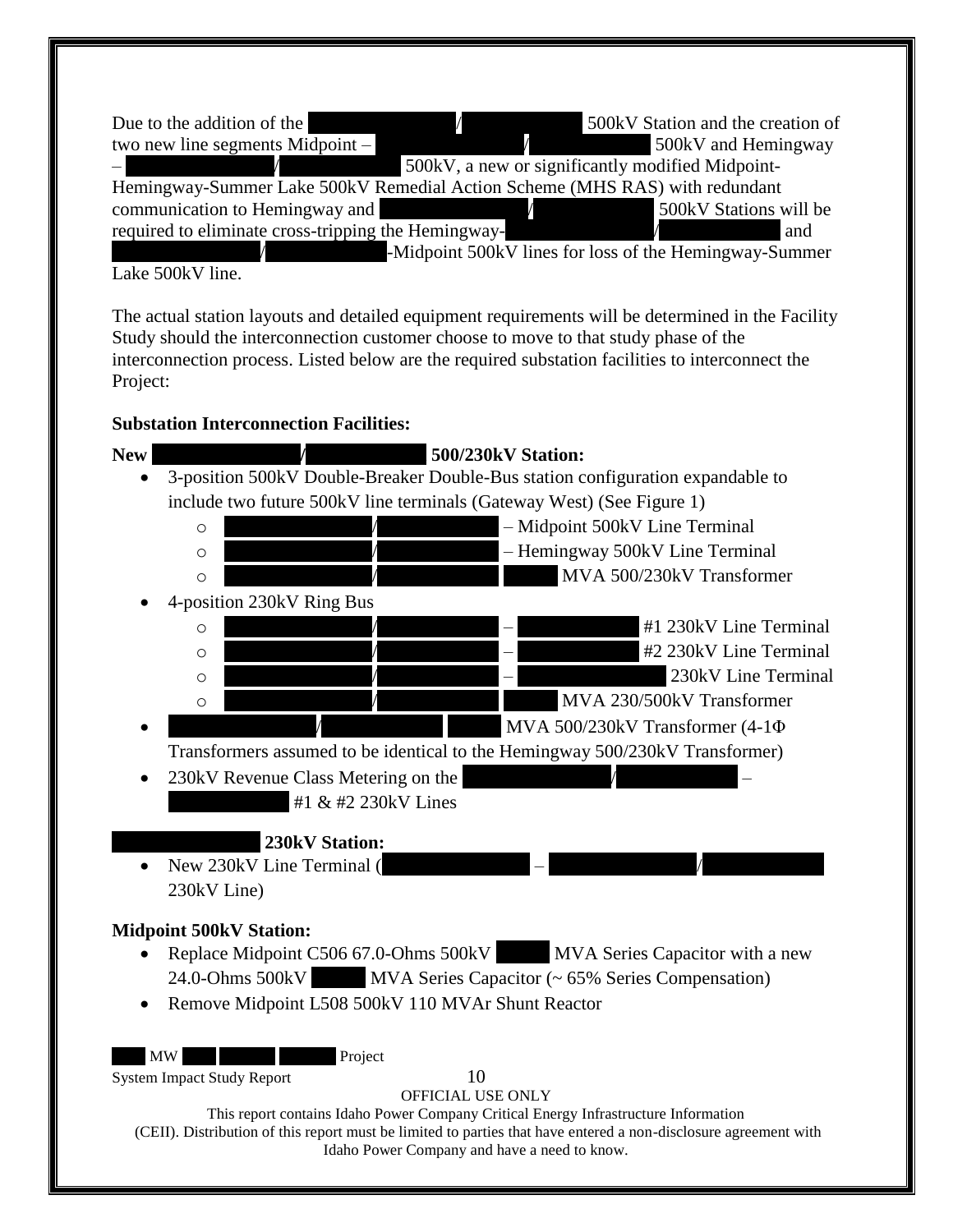### **Hemingway 500kV Station**:

- New 24.0-Ohms  $500kV$  MVA Series Capacitor in the Hemingway  $500$ kV Line (~ 73% Series Compensation)
- Re-install Midpoint L508 500kV 110 MVAr Shunt Reactor with Neutral Reactor on the  $H$ emingway –  $\frac{1}{\sqrt{3}}$   $\frac{1}{\sqrt{3}}$  500kV Line
- New 19.0-Ohms  $500kV$  MVA Series Capacitor in the Hemingway Burns Summer Lake 500kV Line (~ 67% Series Compensation including Burns Series Compensation)

## **Midpoint-Hemingway-Summer Lake 500kV RAS:**

• New Midpoint-Hemingway-Summer Lake 500kV Remedial Action Scheme with redundant communication to Hemingway and 500kV Stations due to the addition of the XXXXXXXXXXX/XXXXXXXXX 500kV Station and the creation of two new line segments Midpoint –  $500$ kV and Hemingway – 500kV to eliminate MHS RAS cross-tripping.

## <span id="page-11-0"></span>**6.3 Description of Distribution Facilities**

No distribution facilities are directly impacted by this project.

## <span id="page-11-1"></span>**6.4 Short Circuit Study Results**

Studies indicate that there is adequate load and short circuit interrupting capability on the Transmission Provider's existing 500kV and 230kV breakers to serve this project.

## <span id="page-11-2"></span>**6.5 Electric System Protection Results and Grounding Requirements**

For 230kV line protection, the Transmission Provider's System Protection Department utilizes permissive and line differential protection schemes integrated with our existing digital communication infrastructure. Digital communication infrastructure will be required for the new  $+1 \& #2 230 \text{kV}$  lines. It is strongly recommended that the  $\overline{X}$   $\overline{X}$   $\overline{X}$   $\overline{X}$   $\overline{X}$   $\overline{X}$   $\overline{X}$   $\overline{X}$  and  $\overline{X}$   $\overline{X}$   $\overline{X}$   $\overline{X}$   $\overline{X}$   $\overline{X}$   $\overline{X}$   $\overline{X}$   $\overline{X}$   $\overline{X}$   $\overline{X}$   $\overline{X}$   $\overline{X}$   $\overline{X}$ with an optical ground wire (OPGW) digital communication circuits for system protection and communication.

Grounding requirements and acceptability criteria are found in Appendix A.

## <span id="page-11-3"></span>**6.6 Energy Resource Cost Estimate**

MW Project

System Impact Study Report 11

OFFICIAL USE ONLY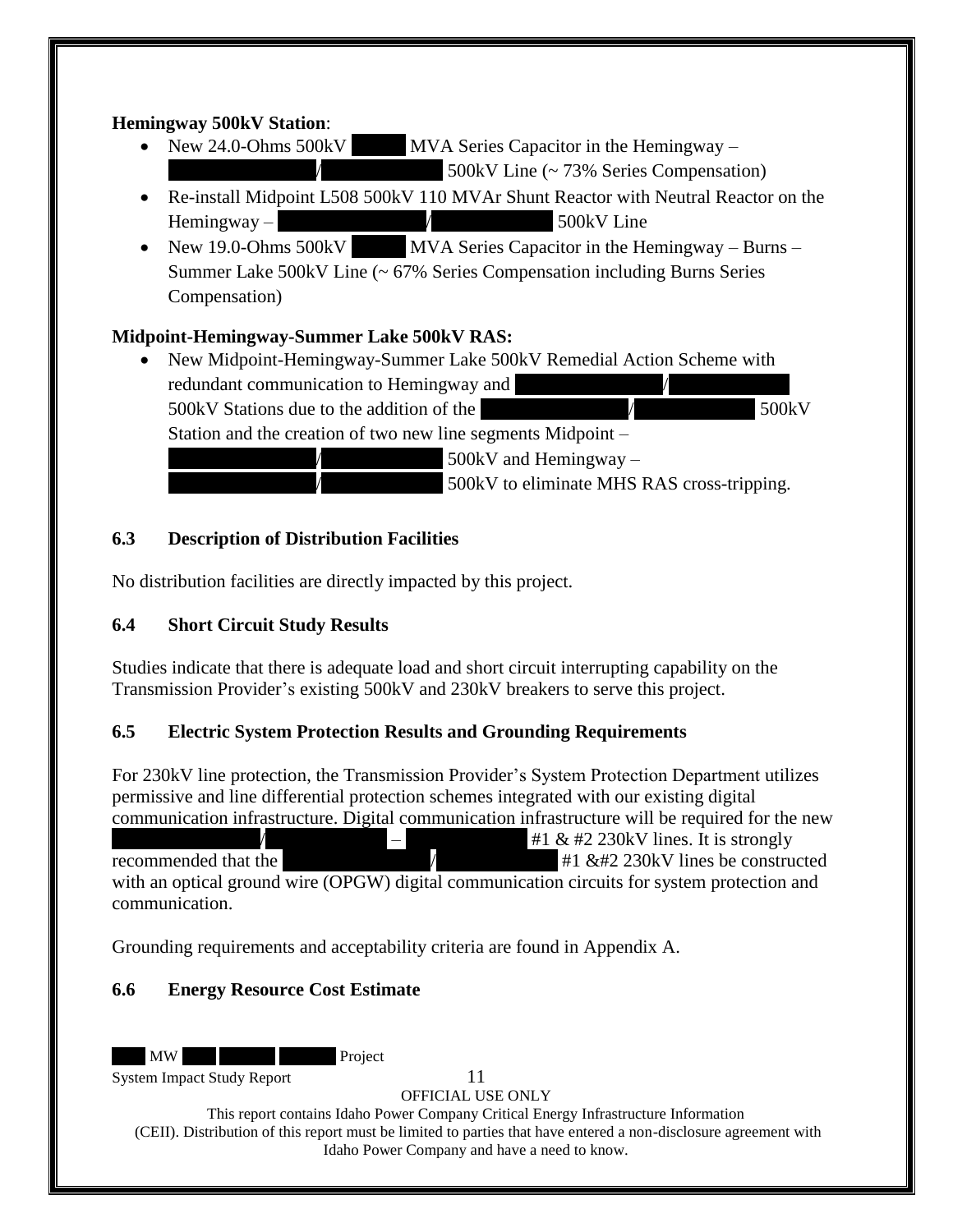In Table 2 below is a summary of the generation interconnection facilities and conceptual costs required to interconnect the GI #530 required to interconnect the GI  $#530$ Provider's transmission system as an Energy Resource.

| <b>Direct Assigned</b>                                                                                                                                                                                                                                                      | Cost         |
|-----------------------------------------------------------------------------------------------------------------------------------------------------------------------------------------------------------------------------------------------------------------------------|--------------|
| #1 $& 42$<br><b>230kV Line Terminals</b><br>Line Protection and Control, Metering, Communication, etc.                                                                                                                                                                      | \$1,775,000  |
| <b>Network Upgrade</b>                                                                                                                                                                                                                                                      | Cost         |
| <b>Transmission Lines</b><br>Two 0.75-mile 500kV Lines with 3 x MCM ACSR<br>" Conductor (Midpoint – Hemingway 500kV Loop in-<br>and-out)                                                                                                                                    | \$2,870,000  |
| <b>Transmission Line</b><br>One 0.5-mile 230kV Line with $2 x$<br><b>MCM ACSR</b><br>"Conductor (<br>Tie)                                                                                                                                                                   | \$665,000    |
| 500/230kV Station<br>Add new 500/230kV Station (Double-Bus Double-Breaker) with a<br>$MVA - 4-1\Phi$ Transformers<br>500/230kV                                                                                                                                              | \$36,970,000 |
| 230kV Station<br>Add 230kV Line Terminal                                                                                                                                                                                                                                    | \$1,190,000  |
| <b>Midpoint 500kV Station</b><br>Replace 67.0-Ohms Series Capacitor with a new 24.0-Ohms 500kV<br><b>MVA Series Capacitor</b><br>Remove Midpoint L508 500kV 110 MVAr Shunt Reactor                                                                                          | \$6,800,000  |
| <b>Hemingway 500kV Station</b><br>Add new 24.0-Ohms 500kV<br><b>MVA Series Capacitor (Hemingway</b><br>500kV)<br>Re-install 500kV 110 MVAr Shunt Reactor (Hemingway -<br>500kV)<br>Add new 19.0-Ohms 500kV<br><b>MVA Series Capacitor (Hemingway</b><br>-Summer Lake 500kV) | \$13,170,000 |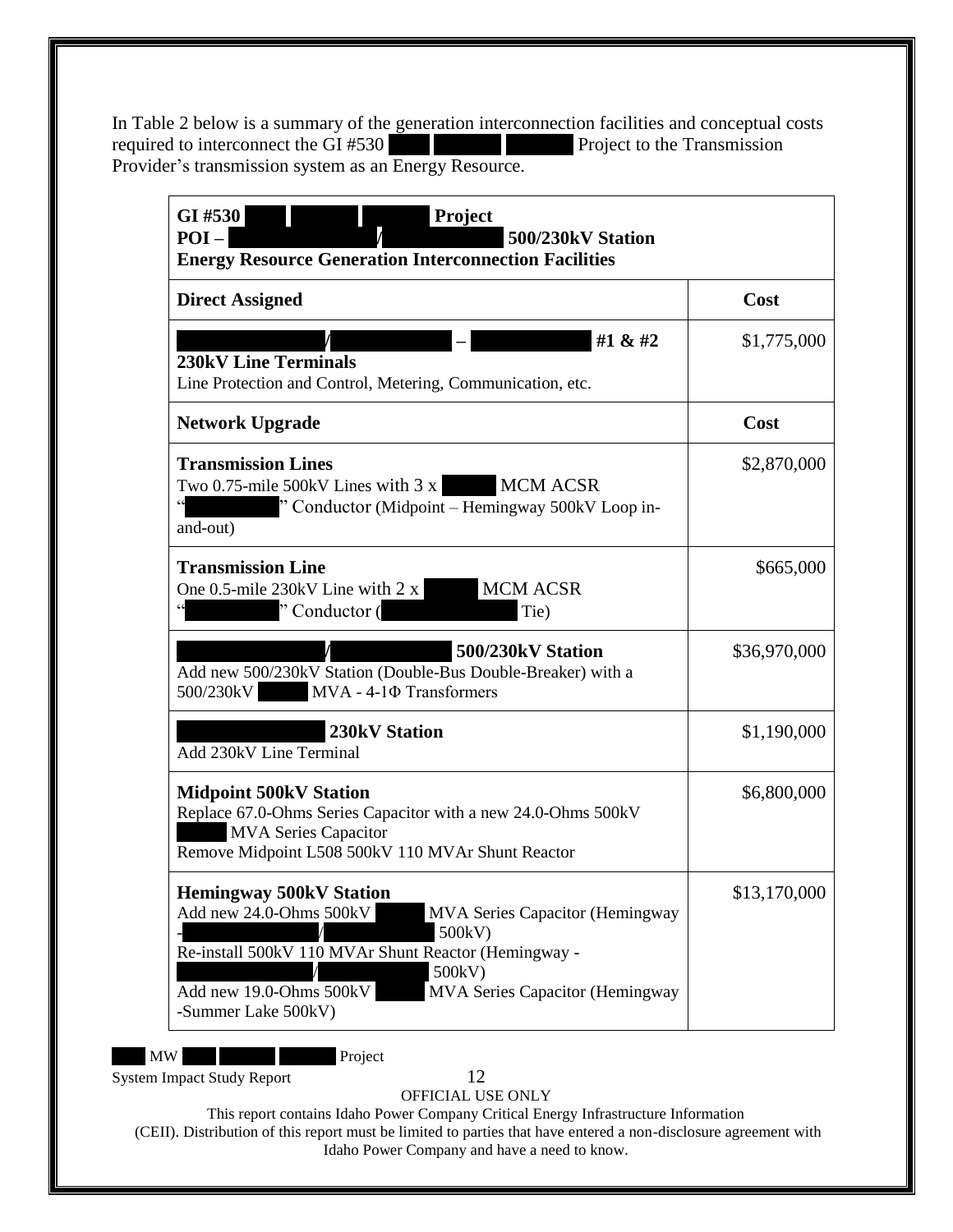| Midpoint-Hemingway-Summer Lake 500kV RAS<br>New Midpoint-Hemingway-Summer Lake 500kV Remedial Action<br>Scheme due to the addition of the<br>500kV Station and the creation of two new line segments Midpoint –<br>$500kV$ and Hemingway –<br>500kV | \$1,725,000  |
|-----------------------------------------------------------------------------------------------------------------------------------------------------------------------------------------------------------------------------------------------------|--------------|
| <b>Subtotal</b>                                                                                                                                                                                                                                     | \$65,165,000 |
| Contingencies $(\sim 20\%)$                                                                                                                                                                                                                         | \$13,035,000 |
| <b>Subtotal</b>                                                                                                                                                                                                                                     | \$78,200,000 |
| Overheads $(\sim 10.0\%)$                                                                                                                                                                                                                           | \$7,820,000  |
| <b>Energy Resource – Total Estimated Cost</b>                                                                                                                                                                                                       | \$86,020,000 |

<span id="page-13-2"></span>Table 1 Estimated GI #530 Project's Energy Resource Generation Interconnection Costs

The cost estimate includes direct equipment and installation labor costs, indirect labor costs and general overheads, and a contingency allowance. These are cost estimates only and final charges to the customer will be based on the actual construction costs incurred. It should be noted that the preliminary cost estimates do not include the cost of the customer's owned equipment.

The Transmission Provider estimates it will require approximately 36 months to design, procure, and construct the facilities described in the Energy Resource section of this report following the execution of a Generation Interconnection Agreement. The schedule will be further developed and optimized during the Facility Study should the generation interconnection customer choose to move to that study phase of the interconnection process.

## <span id="page-13-0"></span>**7.0 Network Resource (NR) Interconnection Service**

Network Resource (NR) Interconnection Service allows the Interconnection Customer to integrate its Large Generating Facility with the Transmission Provider's Transmission System in a manner comparable to that in which the Transmission Provider integrated its generating facilities to serve native load customers. The transmission system is studied under a variety of stressed conditions to determine the transmission improvements/upgrades which are necessary to deliver the aggregate generation around the Point of Interconnection to the Transmission Provider's aggregate load. NR Interconnection Service in and of itself does not convey transmission service.

#### <span id="page-13-1"></span>**7.1 Network Resource Single Event Exposure**

MW XXX XXX Project

System Impact Study Report 13

OFFICIAL USE ONLY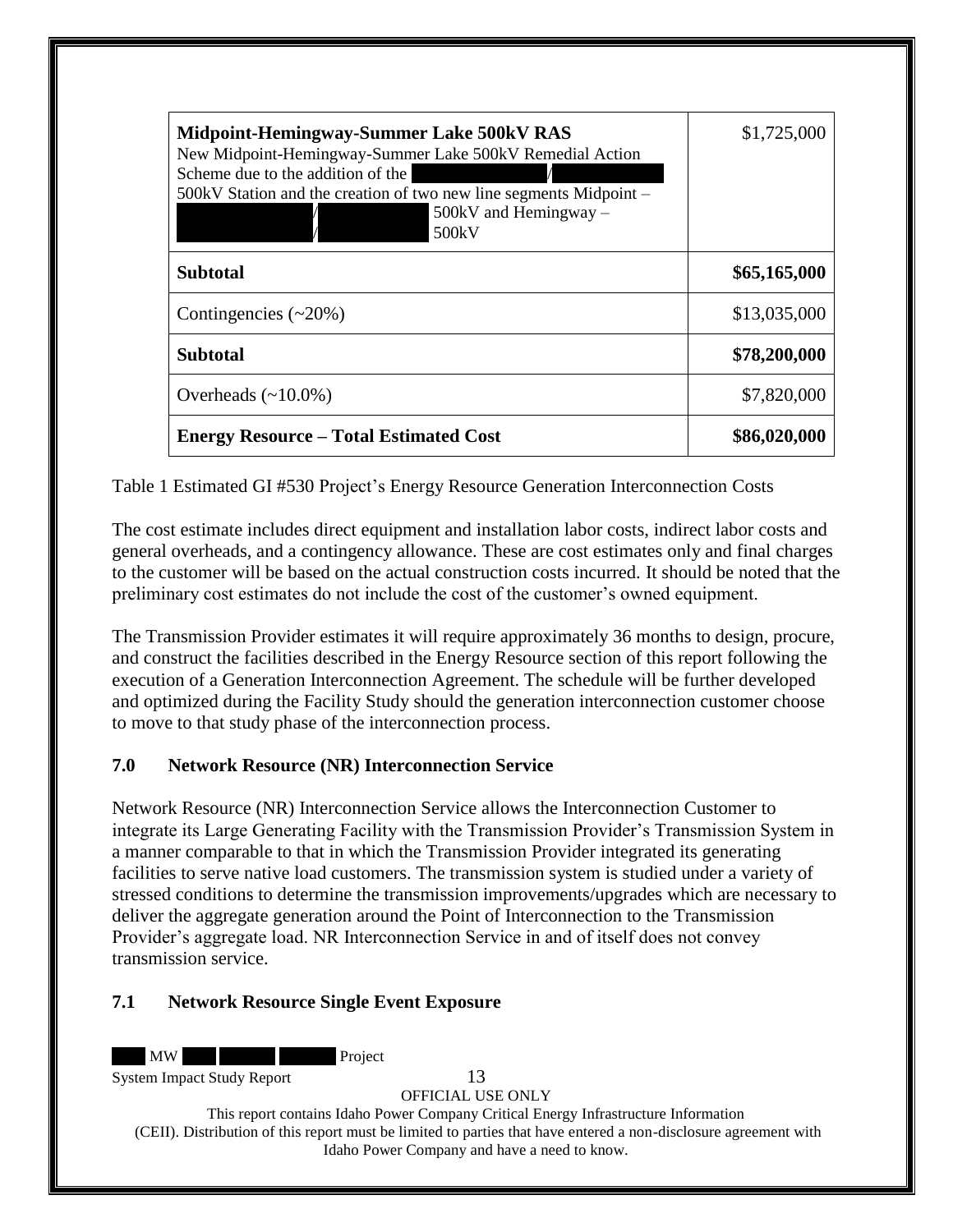If the full MW Project elects to move forward as an Idaho Power Network Resource, consideration must be given to the amount of generation that can be lost due to a single event (for example a common tower outage, bus fault, or breaker-failure). Loss of  $\blacksquare$  MW of generation is well beyond Idaho Power's current capability.

If being integrated as a Network Resource, Idaho Power will require two separate lines, preferably geographically diverse, between substation and the POI. At the substation, a substation configuration should be selected that can withstand a breaker failure operation without losing more than half the project.

## <span id="page-14-0"></span>**7.2 Description of Power Flow Cases**

For the Network Resource Interconnection Service study, two power flow cases were used to study the Transmission Provider's transmission system with westbound and eastbound transmission flows to determine the required Network Transmission Upgrades.

The WECC 2019 Light Winter operating case, approved by WECC on March 27, 2018, was chosen as the initial power flow base case for this system impact study. It has been extensively modified to represent a shoulder month condition with high wind, solar, and gas generation east of Boise, and high east to west (westbound) transfers (representing Firm Transmission Service provided by the Transmission Provider) across the Transmission Provider's transmission system which generally occurs in the fall/winter.

The second case used for the study is the WECC 2019 Heavy Summer operating case, approved by WECC on August 13, 2018. This case was chosen as an additional power flow base case for this system impact study to represent a heavy summer operating case. Next, the base case was modified with high wind, solar, and gas generation east of Boise and to represent high west to east (eastbound) transfers across the Idaho transmission system during heavy load conditions.

#### <span id="page-14-1"></span>**7.3 Network Resource Transmission Upgrades**

From power flow/contingency analysis, the following Network Transmission Upgrades were identified as needed to deliver GI #530 proposed MW of generation to the Transmission Provider's network load and are in addition to the Energy Resource generation interconnection facilities.

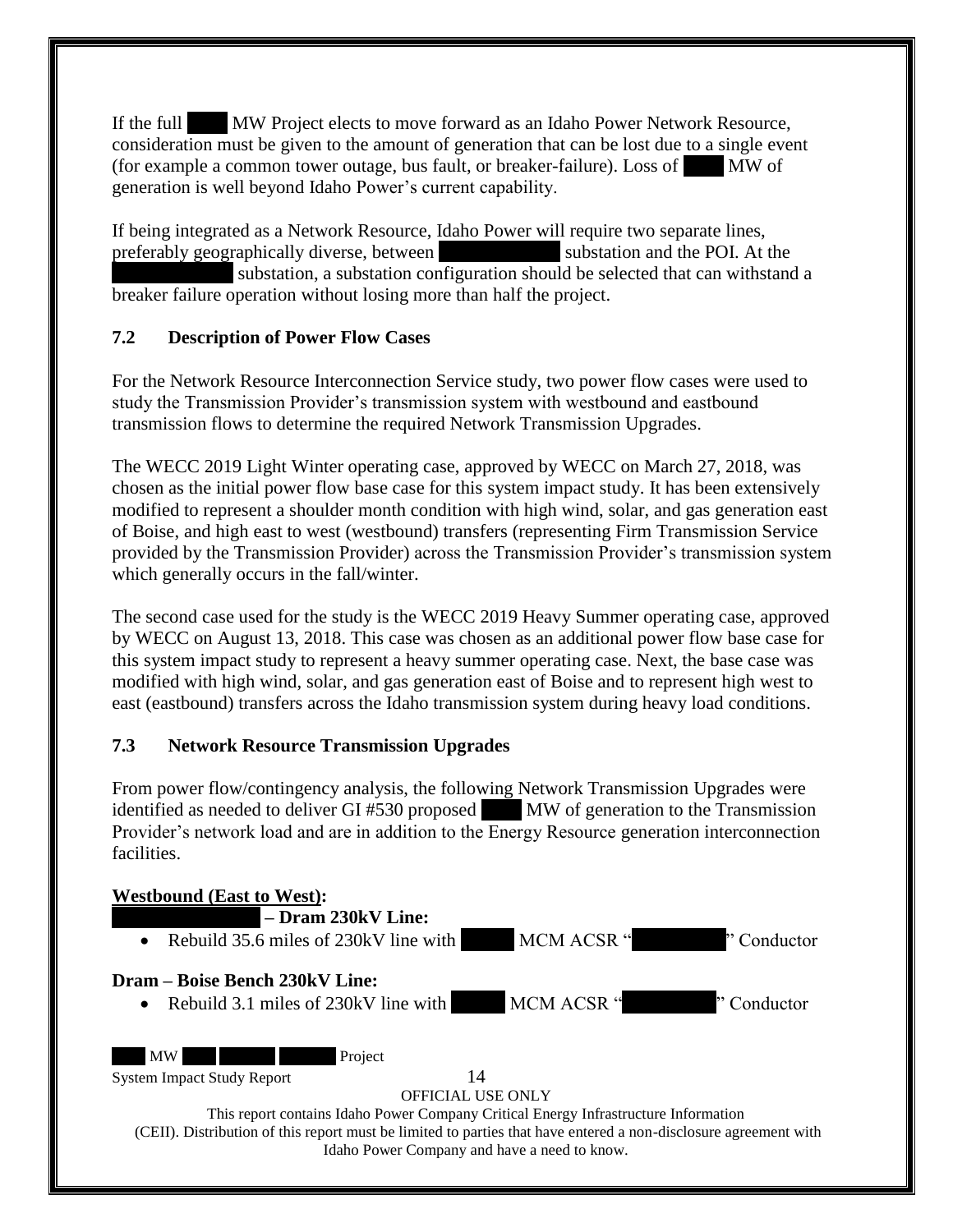#### **Boise Bench – Hubbard 230kV Line Loop in-and-out of Dram Station (Creating Boise Bench – Dram #2 230kV and Dram – Hubbard 230kV Lines):**

• Build 1.25 miles 230kV Double Circuit Line with MCM ACSR " Conductor

#### **Dram 230kV Station:**

• Two new 230kV Line Terminals (Dram – Boise Bench #2 230kV and Dram – Hubbard 230kV Lines)

#### **Eastbound (West to East):**

#### **Justice – Mountain Air Tap 230kV Line:**

• Rebuild 31.7 miles of 230kV line with  $MCM ACSR$  " $\sim$   $NCM ACSR$ "

## <span id="page-15-0"></span>**7.4 Network Resource Cost Estimate**

In Table 3 below is a summary of the Network Transmission generation interconnection facilities and conceptual costs required to interconnect the  $GI \#530$  Project to the Transmission Provider's transmission system as a Network Resource.

| <b>Project</b><br>GI#530<br>$POI -$<br>500/230kV Station                                                                                                                                                                        |              |
|---------------------------------------------------------------------------------------------------------------------------------------------------------------------------------------------------------------------------------|--------------|
| <b>Network Resource Transmission Upgrades:</b>                                                                                                                                                                                  | Cost         |
| - Dram 230kV Line<br><b>MCM ACSR</b><br>Rebuild 35.6 miles of 230kV line with<br>"Conductor                                                                                                                                     | \$30,470,000 |
| Dram – Boise Bench 230kV Line<br><b>MCM ACSR</b><br>Rebuild 3.1 miles of 230kV line with<br><u> di grande de la contrada de la contrada de la contrada de la contrada de la contrada de la contrada de la con</u><br>"Conductor | \$2,655,000  |
| Boise Bench – Hubbard 230kV Line Loop in-and-out of Dram<br><b>Station</b><br><b>MCM</b><br>Build 1.25 miles 230kV Double Circuit Line with<br>ACSR "<br>"Conductor                                                             | \$1,040,000  |
| <b>Dram 230kV Station</b><br>Add two 230kV Line Terminals                                                                                                                                                                       | \$1,775,000  |

MW Project

System Impact Study Report 15

OFFICIAL USE ONLY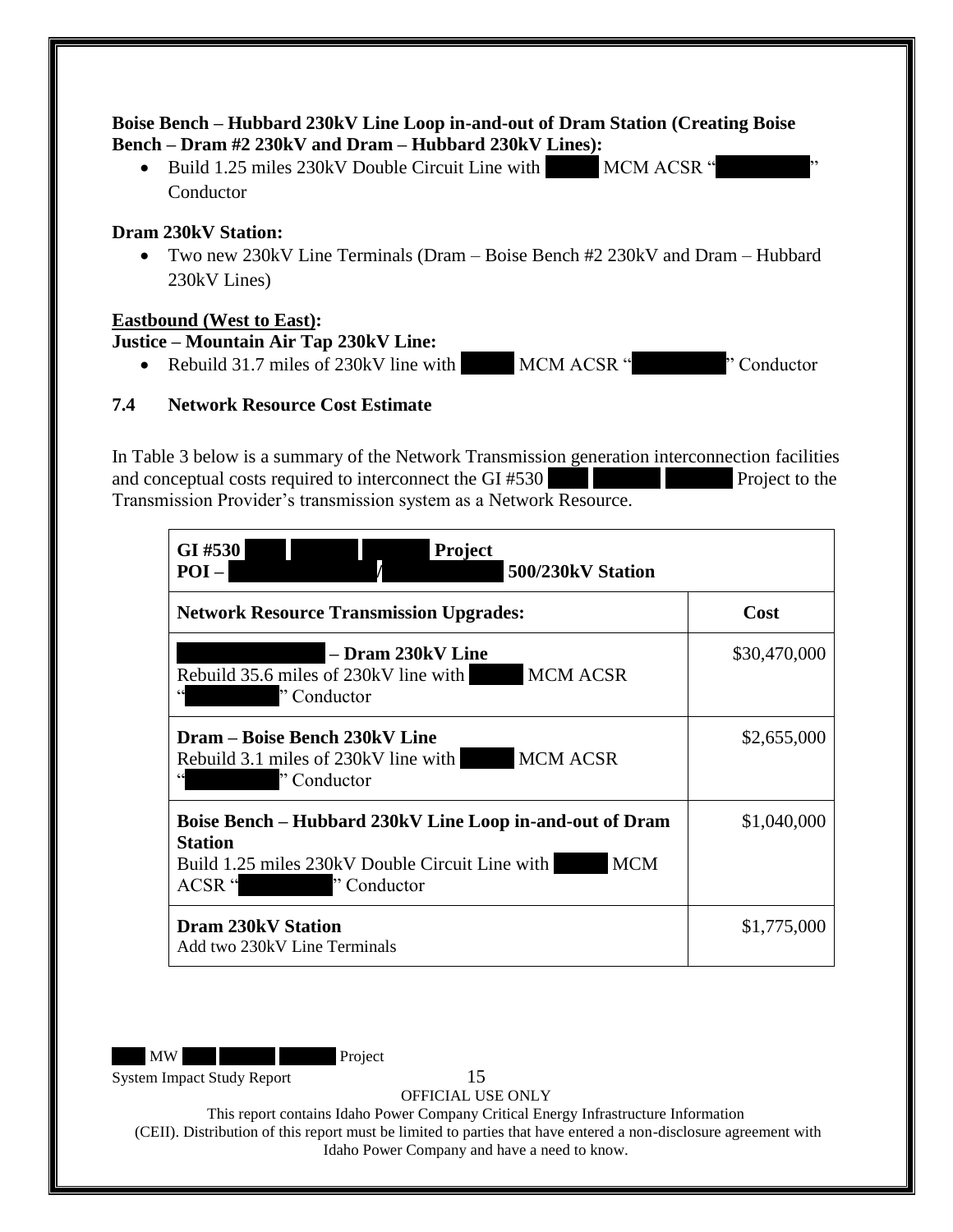| Justice – Mountain Air Tap 230kV Line<br><b>MCM ACSR</b><br>Rebuild 31.7 miles of 230kV line with<br>$\zeta$ $\zeta$<br>"Conductor" | \$27,130,000  |
|-------------------------------------------------------------------------------------------------------------------------------------|---------------|
| <b>Subtotal</b>                                                                                                                     | \$63,070,000  |
| Contingencies $(\sim 20\%)$                                                                                                         | \$12,615,000  |
| <b>Subtotal</b>                                                                                                                     | \$75,685,000  |
| Overheads $(\sim 10.0\%)$                                                                                                           | \$7,570,000   |
| <b>Network Transmission – Total Estimated Cost</b>                                                                                  | \$83,255,000  |
| Energy Resource – Total Estimated Cost                                                                                              | \$86,020,000  |
| <b>Network Resource - Total Estimated Cost</b>                                                                                      | \$169,275,000 |

<span id="page-16-1"></span>Table 2 Estimated GI #530 Project's Network Resource Generation Interconnection Costs

The cost estimate includes direct equipment and installation labor costs, indirect labor costs and general overheads, and a contingency allowance. These are cost estimates only and final charges to the customer will be based on the actual construction costs incurred. It should be noted that the preliminary cost estimates do not include the cost of the customer's owned equipment.

The Transmission Provider estimates it will require approximately 36 months to design, procure, and construct the facilities described in the Network Resource section of this report following the execution of a Generation Interconnection Agreement. The schedule will be further developed and optimized during the Facility Study should the generation interconnection customer choose to move to that study phase of the interconnection process.

#### <span id="page-16-0"></span>**8.0 Transient Stability Analysis**

The WECC 2019 Heavy Summer operating case and GE's Positive Sequence Load Flow (PSLF) analysis tool were used to perform the transient stability analysis.

After reviewing and testing, the following changes were made to the dynamic model's data:

- Due to multiple hydro-generators units being connected to the same Generator Stepup (GSU) transformer bus, the generator's xcomp parameter were changed from 0.0 to  $-0.5$ .
- **REDACTED**

MW Project

System Impact Study Report 16

OFFICIAL USE ONLY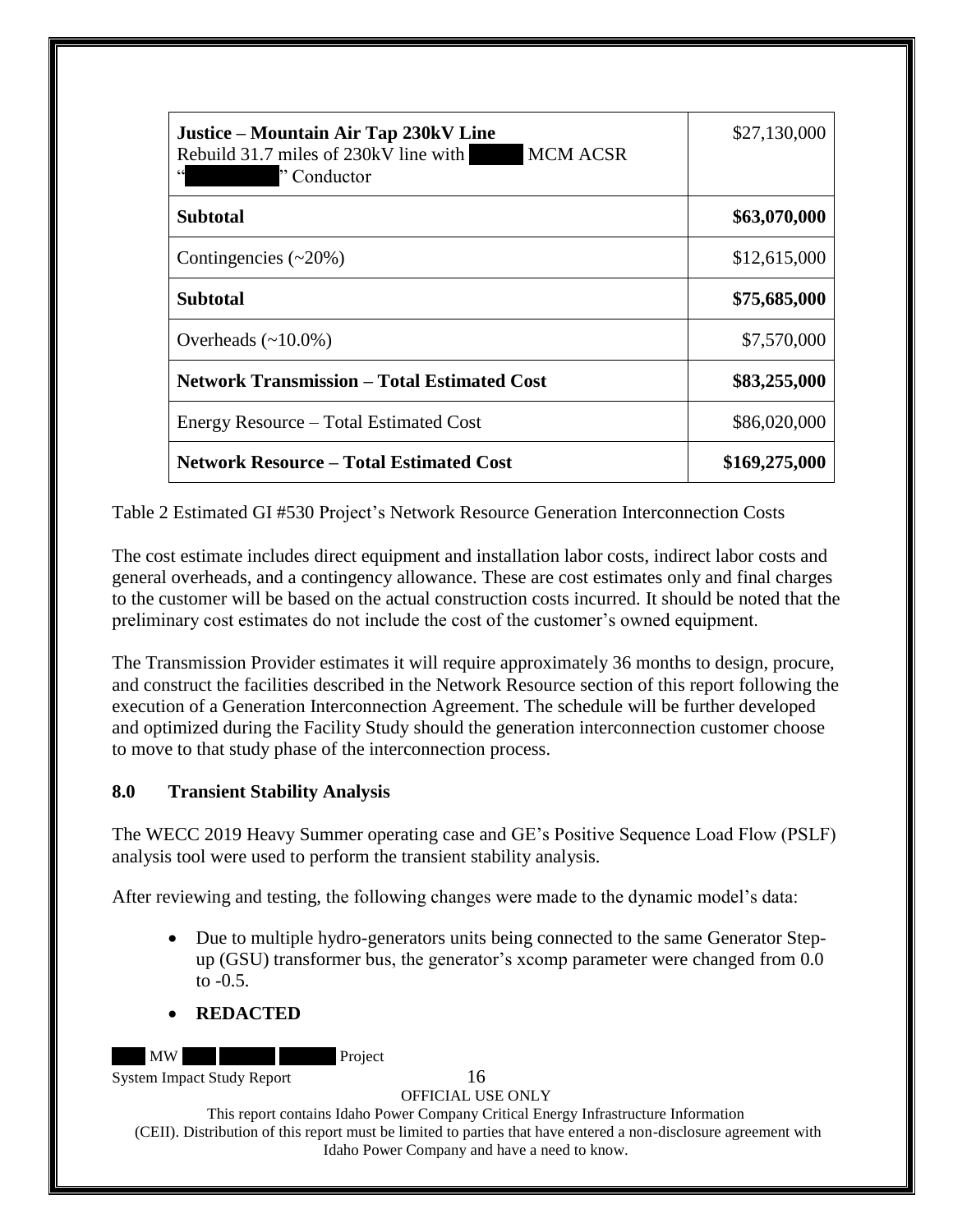## • **REDACTED**

• To avoid instantaneous tripping for over/under frequency (62.0/56.9 Hz) during faults, the solar inverter time delays were changed from 0.0 seconds to 0.2 seconds (12 cycles).

With the updated modeling data, two transient stability runs were performed on the MW 500/230kV interconnection to validate model and system performance.

1.  $4.0$  Cycle  $\overline{\smash{\big)}\xspace}$   $\overline{\smash{\big)}\xspace}$   $\overline{\smash{\big)}\xspace}$   $\overline{\smash{\big)}\xspace}$   $\overline{\smash{\big)}\xspace}$   $\overline{\smash{\big)}\xspace}$   $\overline{\smash{\big)}\xspace}$   $\overline{\smash{\big)}\xspace}$   $\overline{\smash{\big)}\xspace}$   $\overline{\smash{\big)}\xspace}$   $\overline{\smash{\big)}\xspace}$   $\overline{\smash{\big)}\xspace}$   $\overline{\smash{\big)}\xspace}$ 500/230kV Transformer 2.  $5.0$  Cycle  $\overline{\smash{\big)}\}$  230kV 3-phase fault, loss of  $#1$  230kV Line

The results showed no transient stability violations. Appendix B contains all the associated transient stability plots for the hydro-units, wind turbines, solar inverters, and immediate system bus voltages.

And, finally the latter transient stability study run (XXXXXX 3-phase fault) clearing time was extended to just before machines instability occurs to determine 3-phase fault's critical clearing time. This analysis determined the 3-phase faults critical clearing time to be approximately  $< 0.133$  seconds ( $< 8.0$  Cycles) i.e. relative rotor angle exceeded 90 degrees. The results for this transient stability run were also included in Appendix B.

The developer should validate their dynamic modeling data. It is their responsibility (per NERC Standard Requirements) to ensure the modeling data utilized reflects the hydro machines, wind turbines, and inverters operations, and to provide updates to Idaho Power if they don't.

## <span id="page-17-0"></span>**9.0 Description of Operating Requirements**

It is the generation project's responsibility to provide reactive power capability of the project to have a power factor operating range of 0.95 leading (absorbing) to 0.95 lagging (supplying) at the POI over the range of real power output (up to maximum output of  $\mathbf{M}$ W).

GI #530 will be required to control voltage in accordance with a voltage schedule as provided by Idaho Power Grid Operations. And, GI #530 will be required to manage the real power output of the MW generation project at the Project's POI.

The project is required to comply with the applicable Voltage and Current Distortion Limits found in IEEE Standard 519-1992 *IEEE Recommended Practices and Requirements for Harmonic Control in Electrical Power Systems*.

MW Project

System Impact Study Report 17

OFFICIAL USE ONLY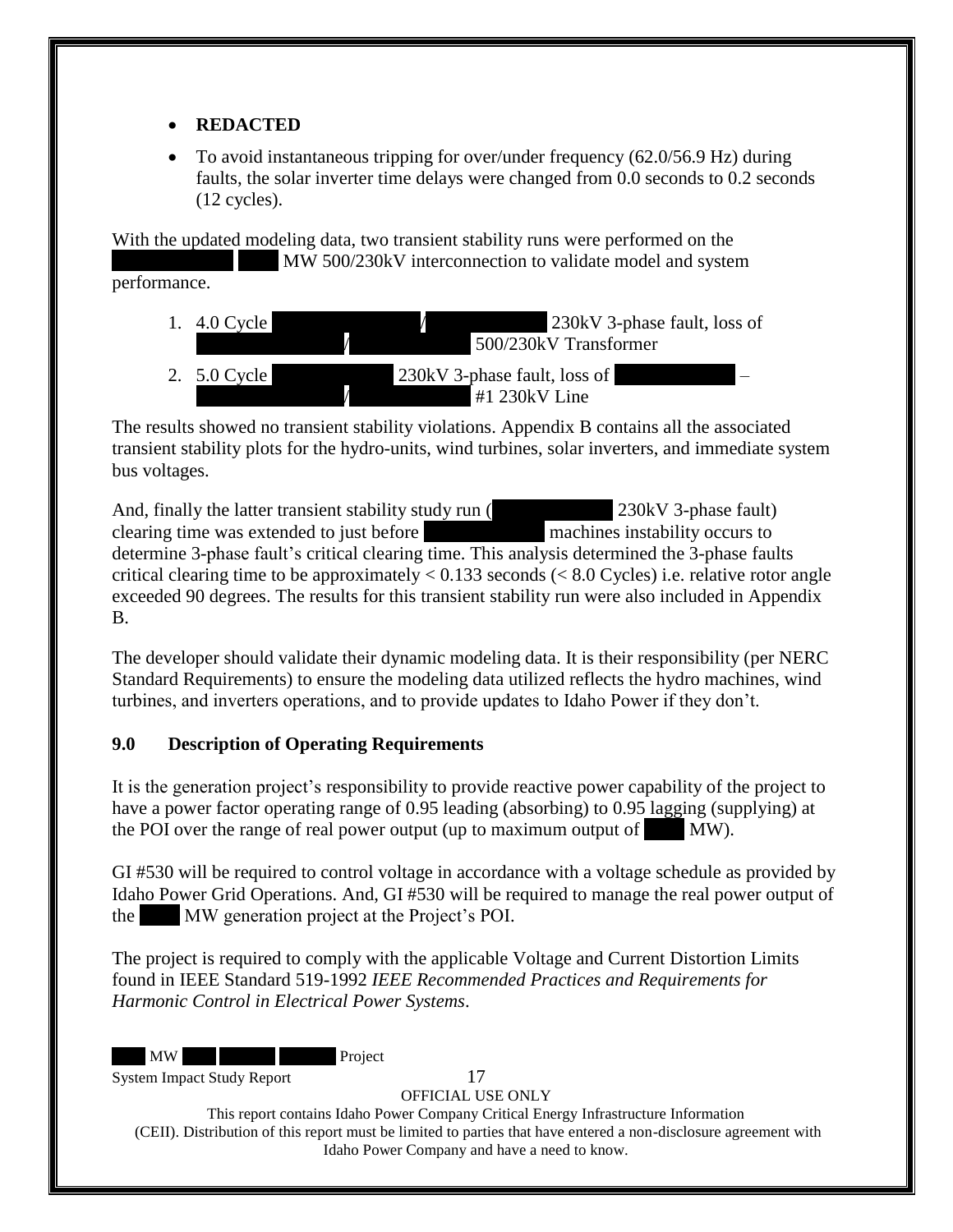Installation of phasor measurement unit devices at the POI and maintenance costs associated with communication circuits needed to stream PMU data will also be required to be provided to interconnect GI #530. The specific costs associated with the IPC requirements for interconnection customers with aggregate facilities larger than 20 MW to provide PMU data to IPC will be identified in the Facility Study should the generation interconnection customer choose to proceed to that phase of the interconnection process. Also, it may be beneficial for for their own modeling compliance requirements to install additional PMU devices at  $\blacksquare$  to monitor the three different generations sources (pump storage hydro, wind, and solar) separately.

#### <span id="page-18-0"></span>**10.0 Conclusion**

GI #530 can be interconnected to the Idaho Power transmission system.

Interconnection requirements, detailed in **Section 6.6** totaling \$86,020,000 are required to interconnect the Project as an Energy Resource. If the Project wishes to interconnect as a Network Resource, additional Network Upgrades are required as detailed in [Section 7.4,](#page-15-0) and bring the total interconnection cost to \$169,275,000. If the project does connect to Idaho Power as a Network Resource, additional consideration is also required related to the interconnecting lines and station, on the customer side of the POI, as detailed in [Section 7.1.](#page-13-1)

MW Project

System Impact Study Report 18

OFFICIAL USE ONLY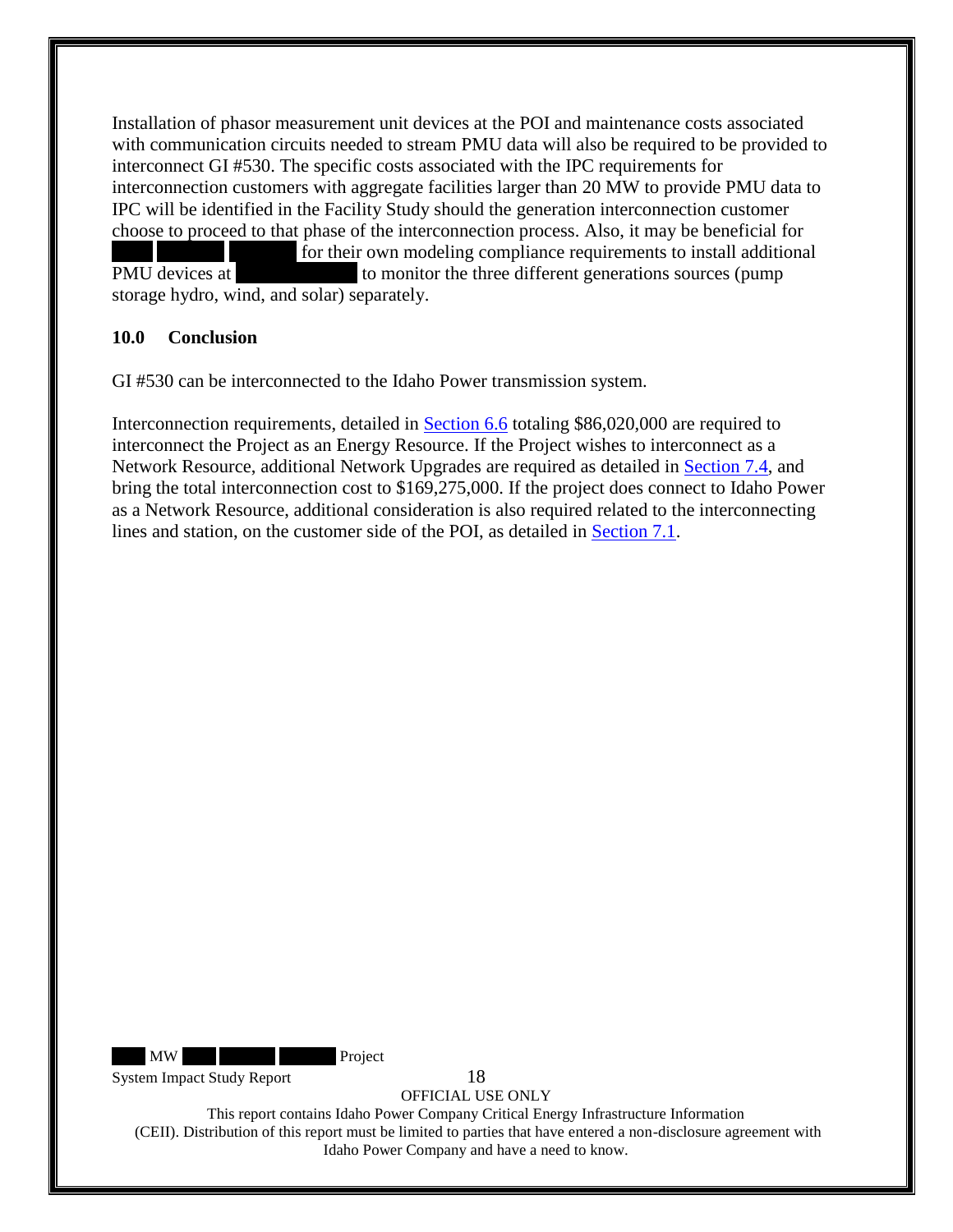## **APPENDIX A**

#### <span id="page-19-1"></span><span id="page-19-0"></span>**A-1.0 Method of Study**

The System Impact Study plan inserts the Project up to the maximum requested injection into the selected Western Electric Coordinating Council (WECC) power flow case and then, using Power World Simulator or GE's Positive Sequence Load Flow (PSLF) analysis tool, the impacts of the new resource on Idaho Power's transmission system (lines, transformers, etc.) within the study area are analyzed. The WECC and Idaho Power reliability criteria and Idaho Power operating procedures were used to determine the acceptability of the configurations considered. For distribution feeder analysis, Idaho Power utilizes Advantica's SynerGEE Software.

## <span id="page-19-2"></span>**A-2.0 Acceptability Criteria**

The following acceptability criteria were used in the power flow analysis to determine under which system configuration modifications may be required:

The continuous rating of equipment is assumed to be the normal thermal rating of the equipment. This rating will be as determined by the manufacturer of the equipment or as determined by Idaho Power. Less than or equal to 100% of continuous rating is acceptable.

Idaho Power's Voltage Operating Guidelines were used to determine voltage requirements on the system. This state, in part, that distribution voltages, under normal operating conditions, are to be maintained within plus or minus 5% (0.05 per unit) of nominal everywhere on the feeder. Therefore, voltages greater than or equal to 0.95 pu voltage and less than or equal to 1.05 pu voltage are acceptable.

Voltage flicker during starting or stopping the generator is limited to 5% as measured at the point of interconnection, per Idaho Power's T&D Advisory Information Manual.

Idaho Power's Reliability Criteria for System Planning was used to determine proper transmission system operation.

All customer generation must meet IEEE 519 and ANSI C84.1 Standards.

All other applicable national and Idaho Power standards and prudent utility practices were used to determine the acceptability of the configurations considered.

The stable operation of the system requires an adequate supply of volt-amperes reactive (VAr) to maintain a stable voltage profile under both steady-state and dynamic system

MW Project

System Impact Study Report 19

OFFICIAL USE ONLY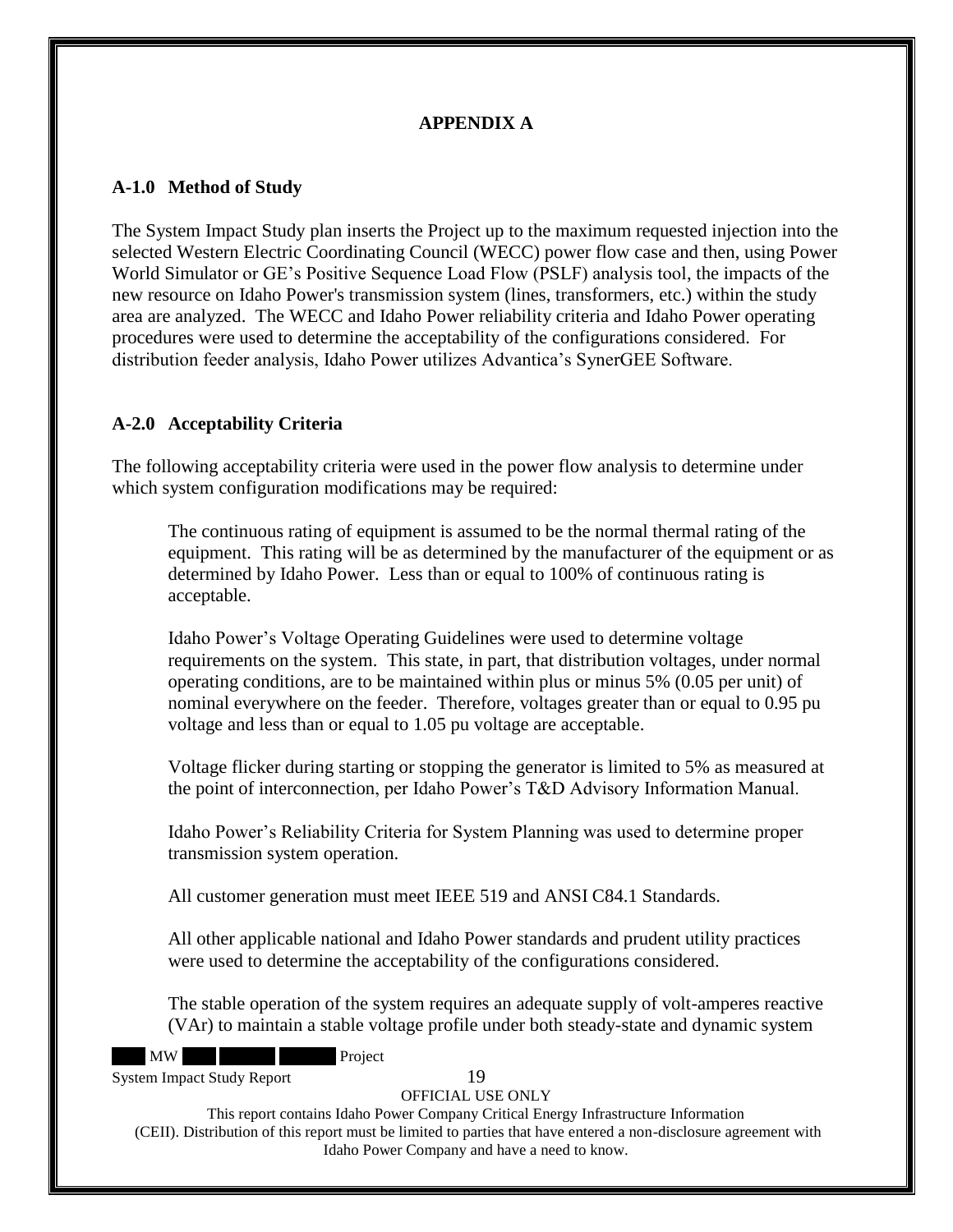conditions. An inadequate supply of VArs will result in voltage decay or even collapse under the worst conditions.

Equipment/line/path ratings used will be those that are in use at the time of the study or that are represented by IPC upgrade projects that are either currently under construction or whose budgets have been approved for construction soon. All other potential future ratings are outside the scope of this study. Future transmission changes may, however, affect current facility ratings used in the study.

#### <span id="page-20-0"></span>**A-3.0 Electrical System Protection Guidance**

IPCo requires electrical system protection per Requirements for Generation Interconnections found on the Idaho Power Web site,

**<http://www.idahopower.com/pdfs/BusinessToBusiness/facilityRequirements.pdf>**

MW Project

System Impact Study Report 20

OFFICIAL USE ONLY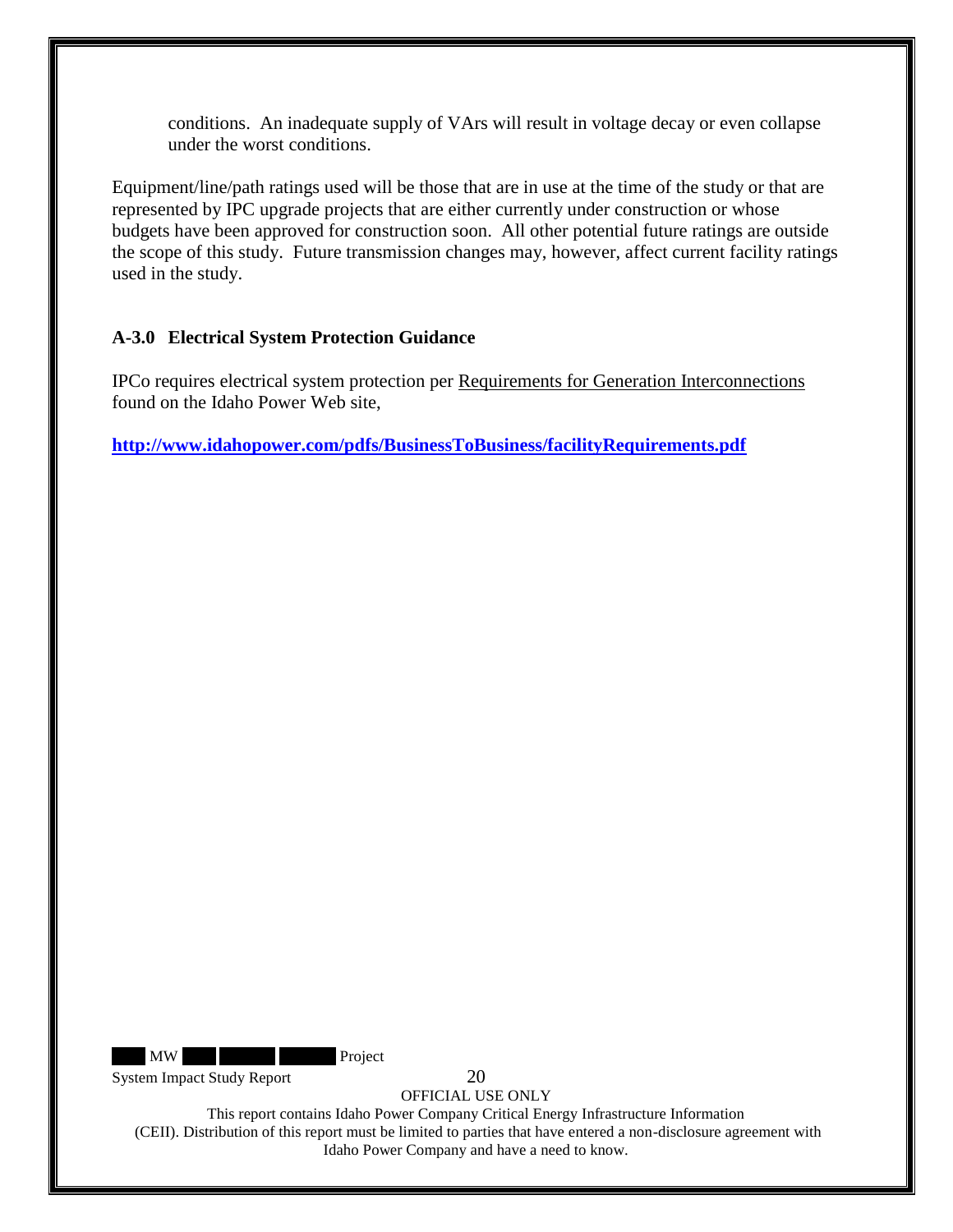<span id="page-21-1"></span><span id="page-21-0"></span>

| <b>APPENDIX B - Transient Stability Plots</b>                                                     |  |
|---------------------------------------------------------------------------------------------------|--|
| 230kV 3PH Fault - Loss of<br><b>B-1.0 4.0 Cycle</b><br><u>a basan da</u><br>500/230kV Transformer |  |
|                                                                                                   |  |
|                                                                                                   |  |
|                                                                                                   |  |
|                                                                                                   |  |
|                                                                                                   |  |
|                                                                                                   |  |
|                                                                                                   |  |
|                                                                                                   |  |
|                                                                                                   |  |
|                                                                                                   |  |
|                                                                                                   |  |
|                                                                                                   |  |
|                                                                                                   |  |
|                                                                                                   |  |
|                                                                                                   |  |
|                                                                                                   |  |
|                                                                                                   |  |
|                                                                                                   |  |
|                                                                                                   |  |
|                                                                                                   |  |
|                                                                                                   |  |
|                                                                                                   |  |
|                                                                                                   |  |
|                                                                                                   |  |
| MW<br>Project                                                                                     |  |
| System Impact Study Report<br>21<br>OFFICIAL USE ONLY                                             |  |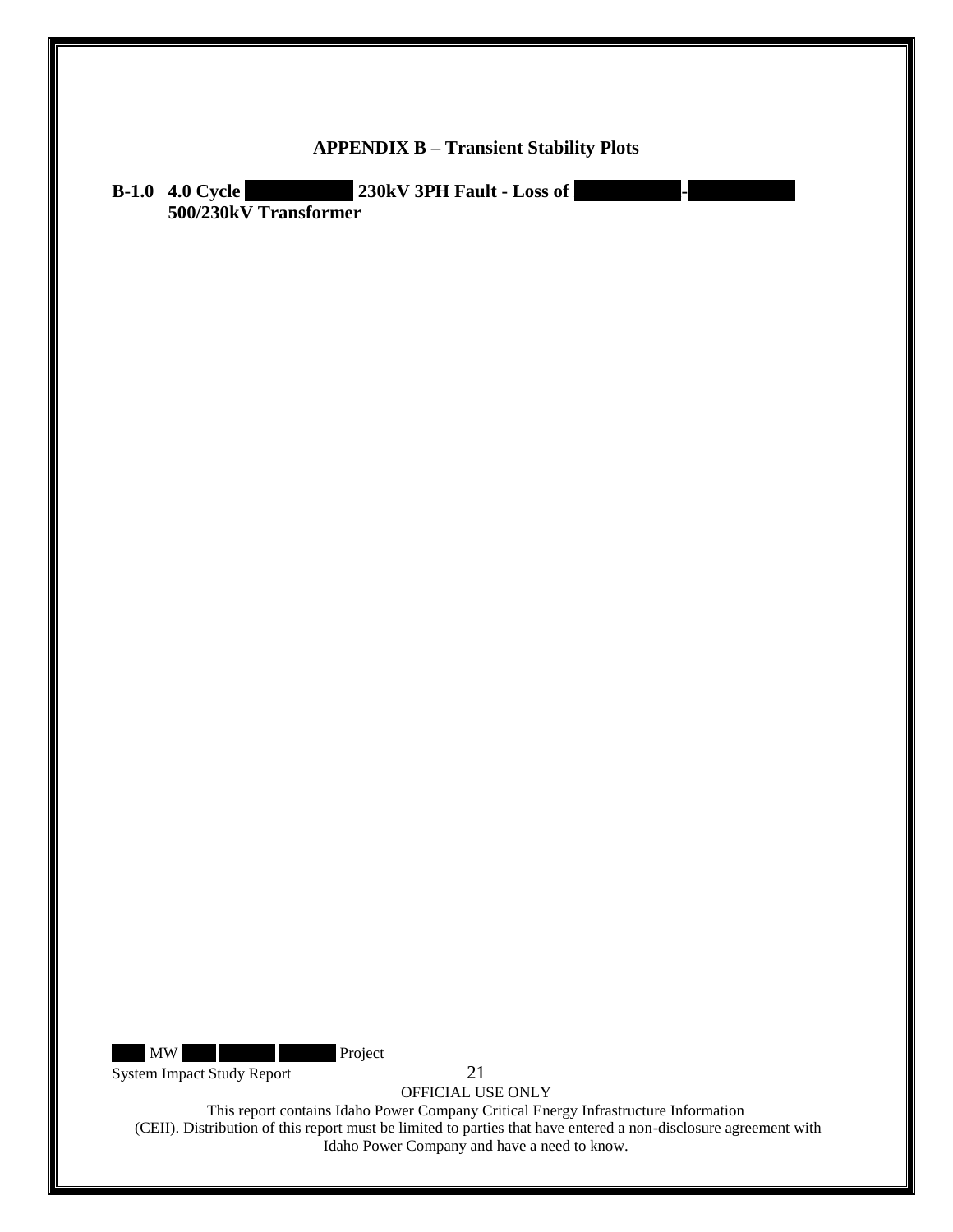MW Project

System Impact Study Report 22

OFFICIAL USE ONLY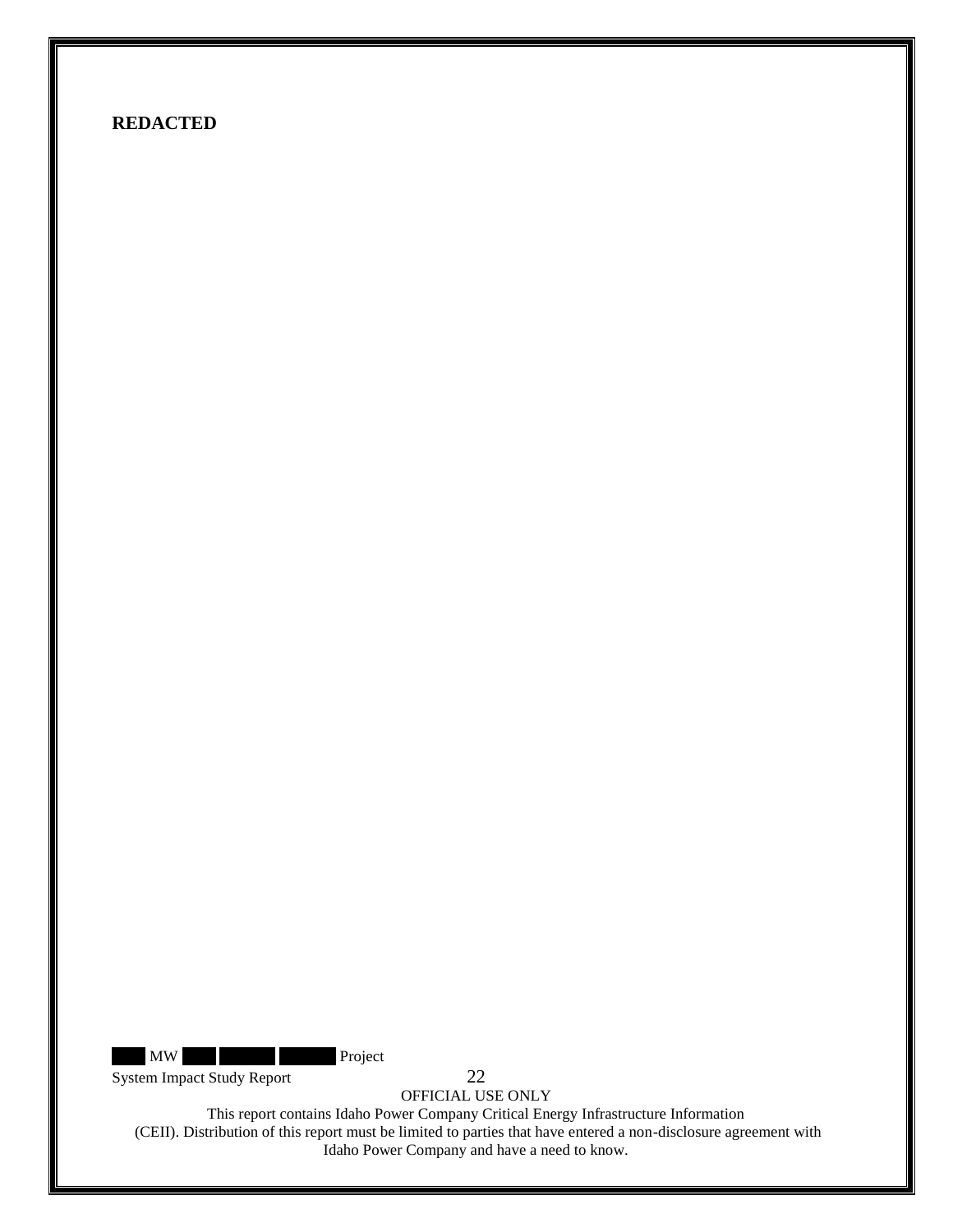MW Project

System Impact Study Report 23

OFFICIAL USE ONLY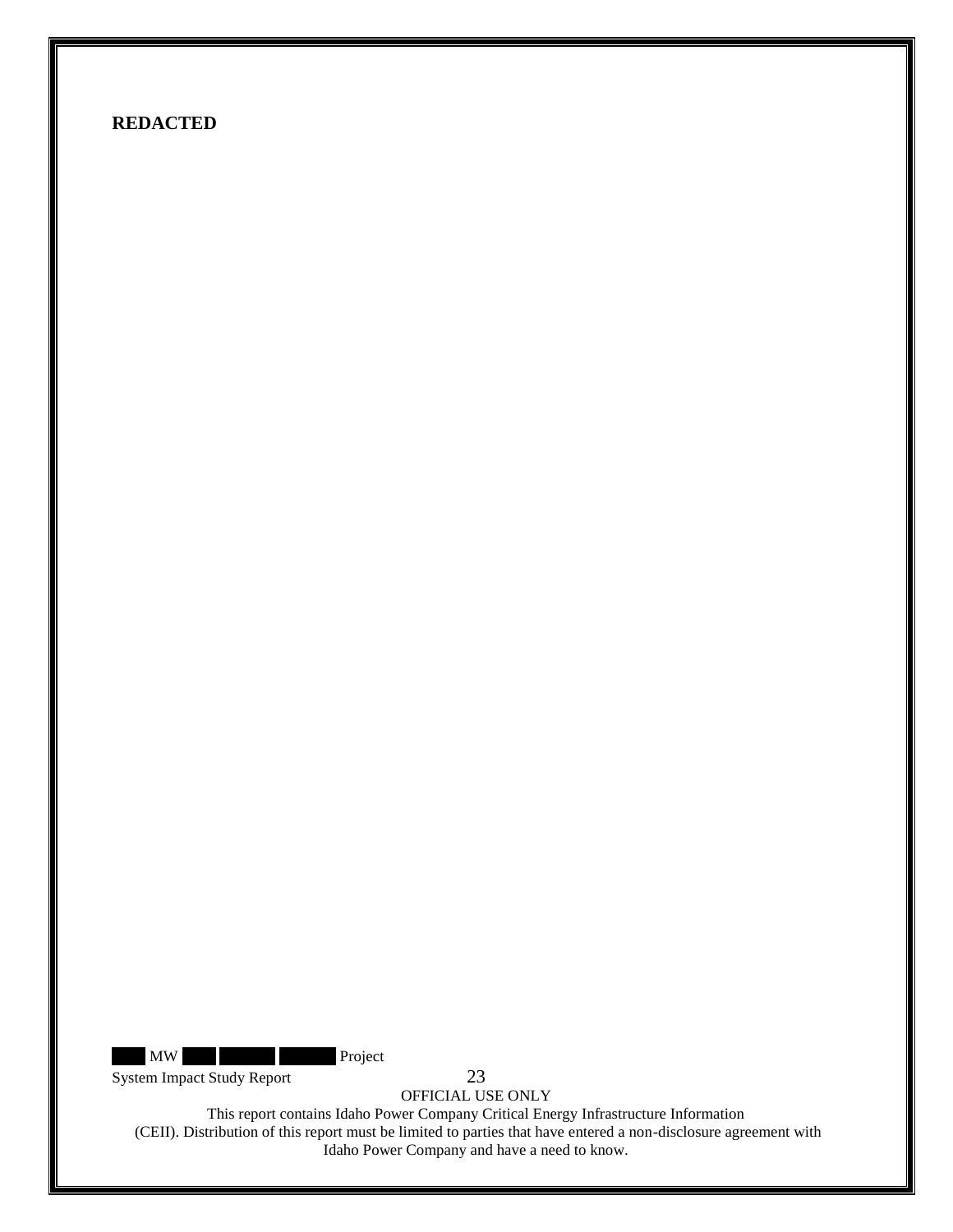MW Project

System Impact Study Report 24

OFFICIAL USE ONLY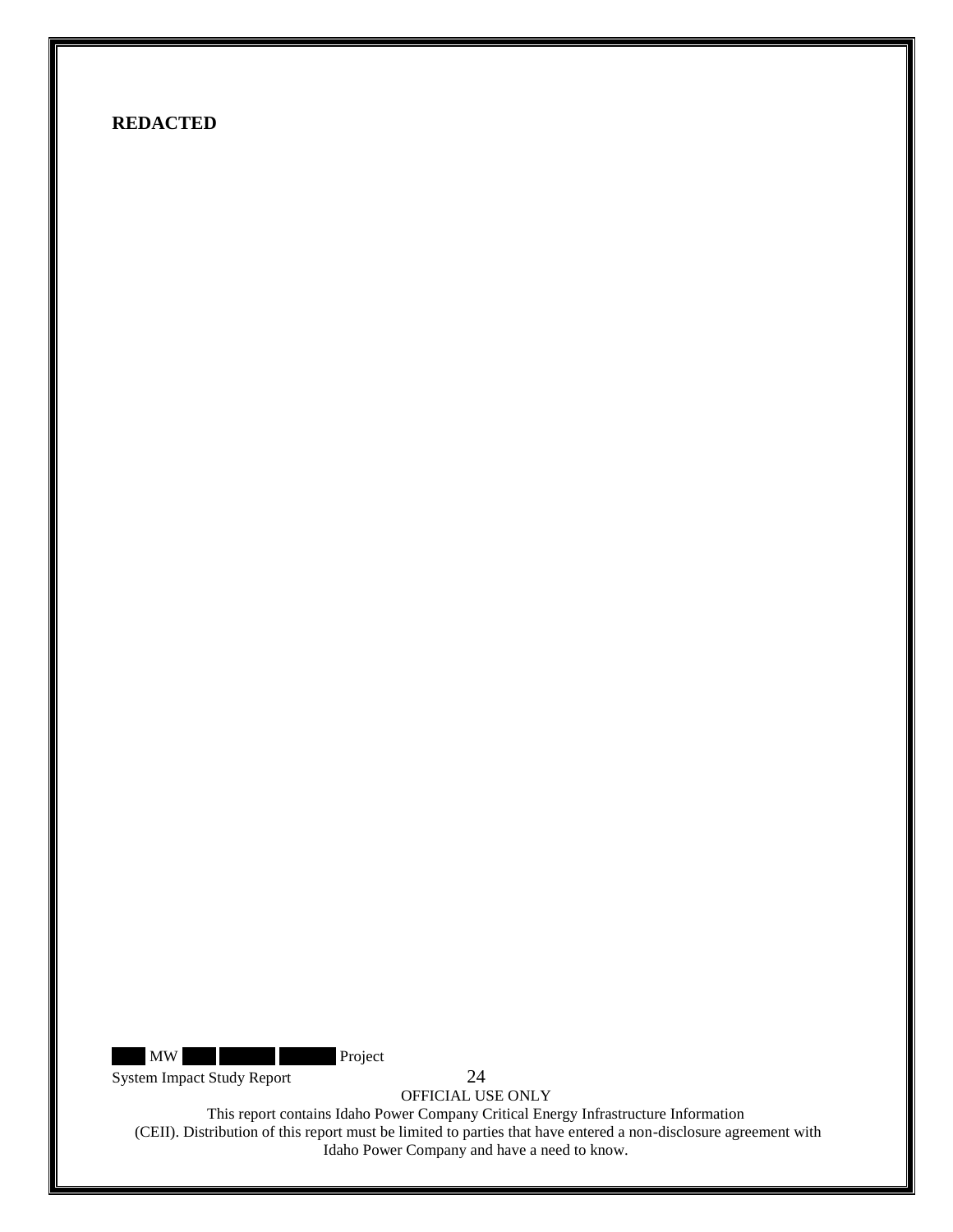MW Project

System Impact Study Report 25

OFFICIAL USE ONLY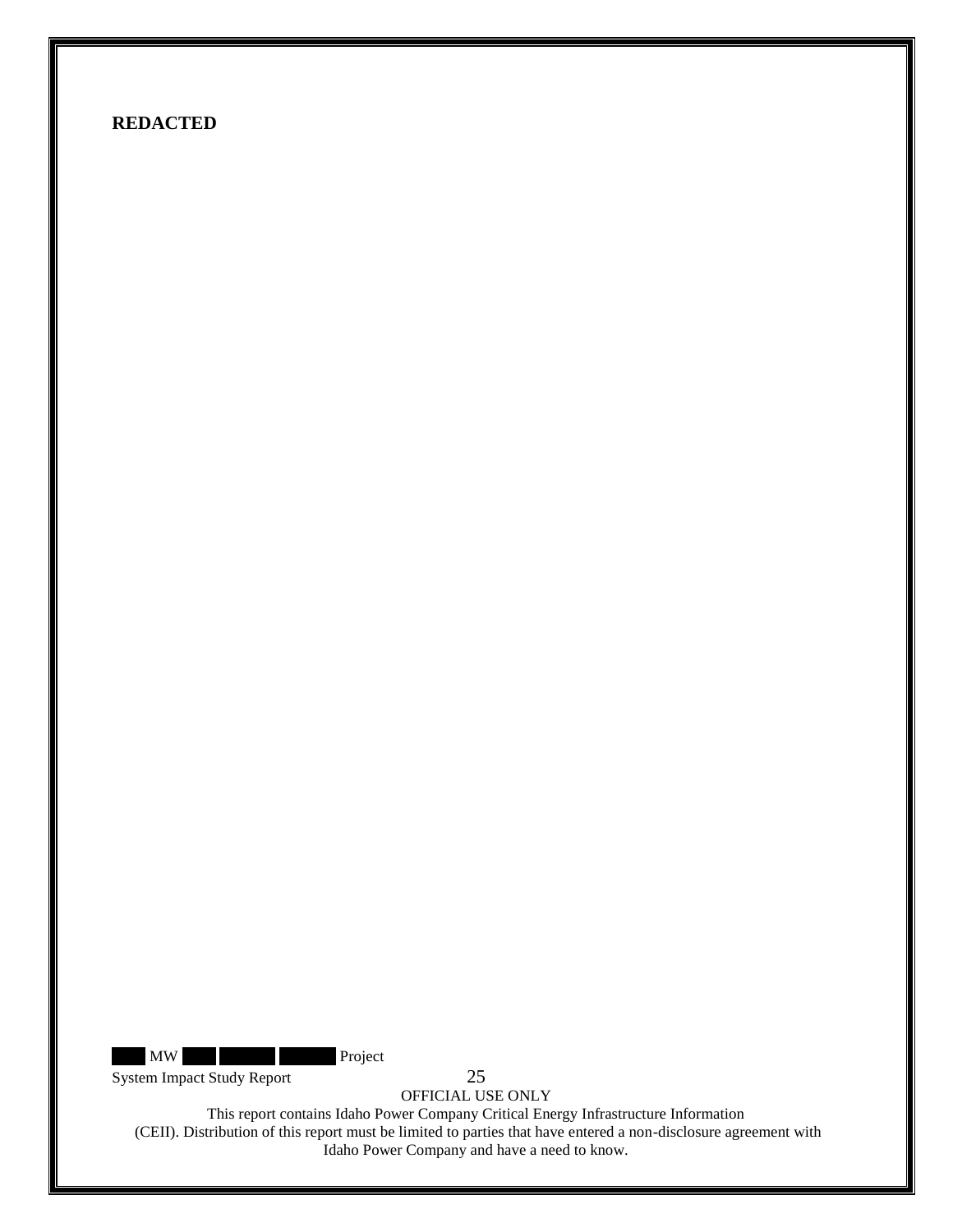<span id="page-26-0"></span>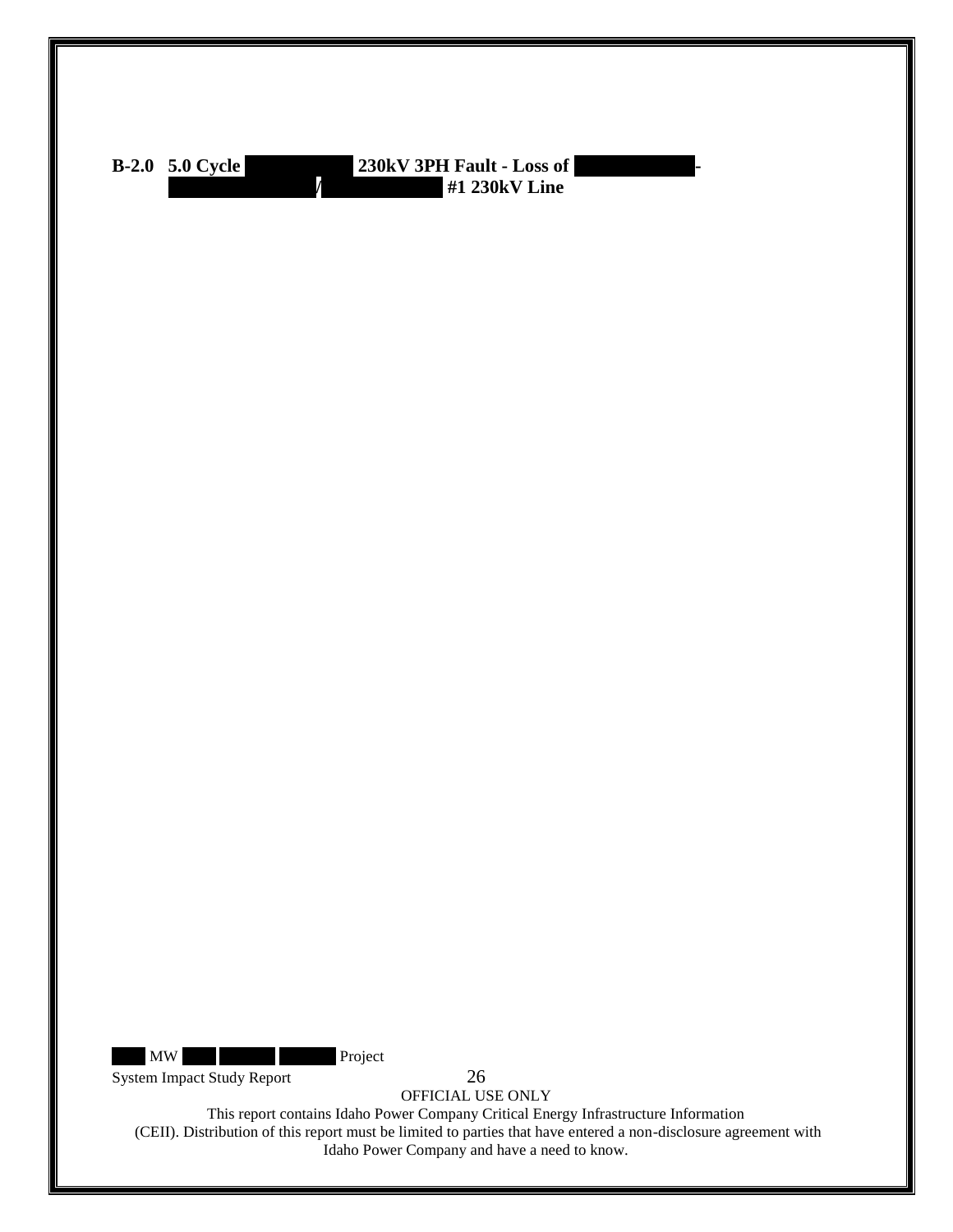MW Project

System Impact Study Report 27

OFFICIAL USE ONLY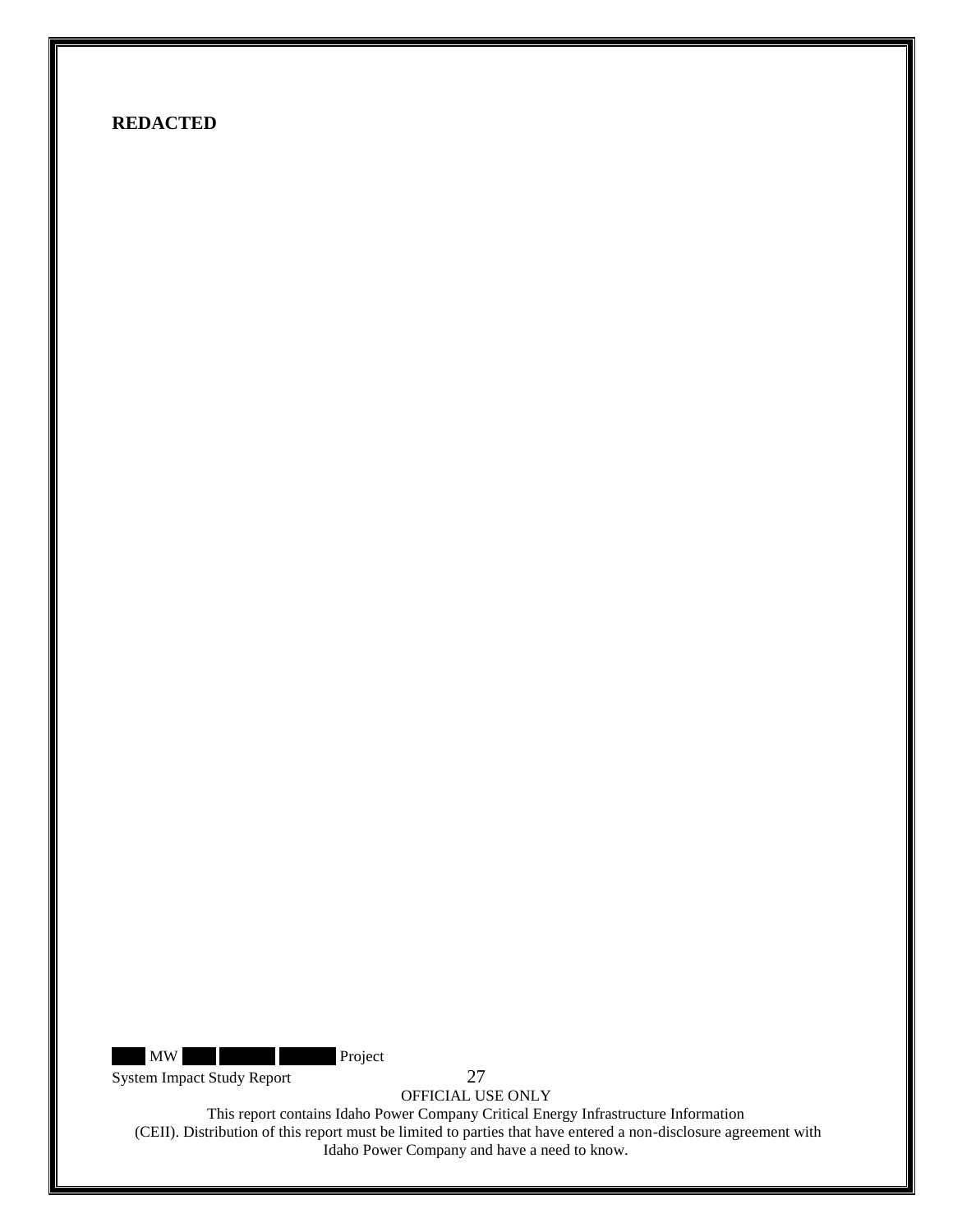MW Project

System Impact Study Report 28

OFFICIAL USE ONLY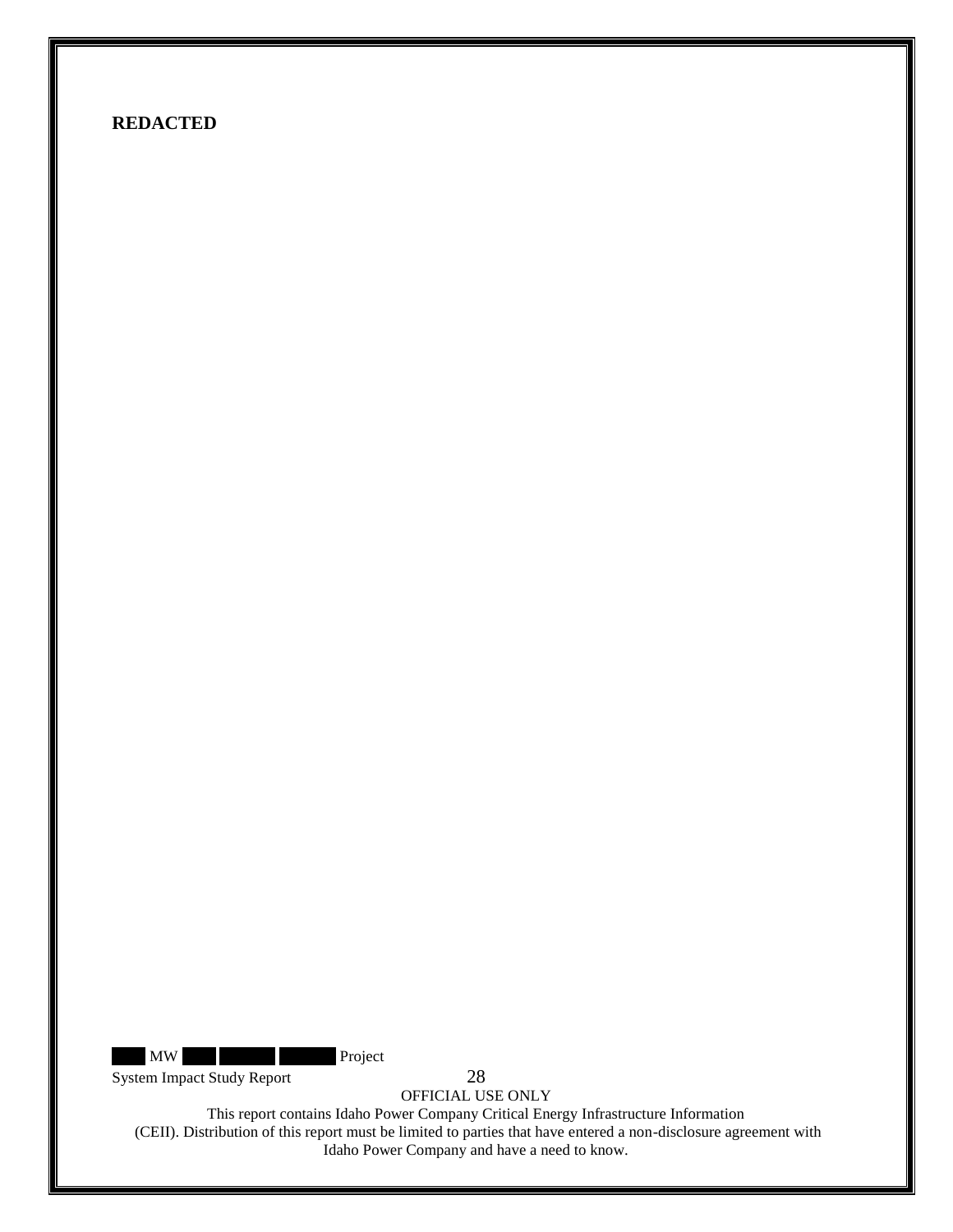MW Project

System Impact Study Report 29

OFFICIAL USE ONLY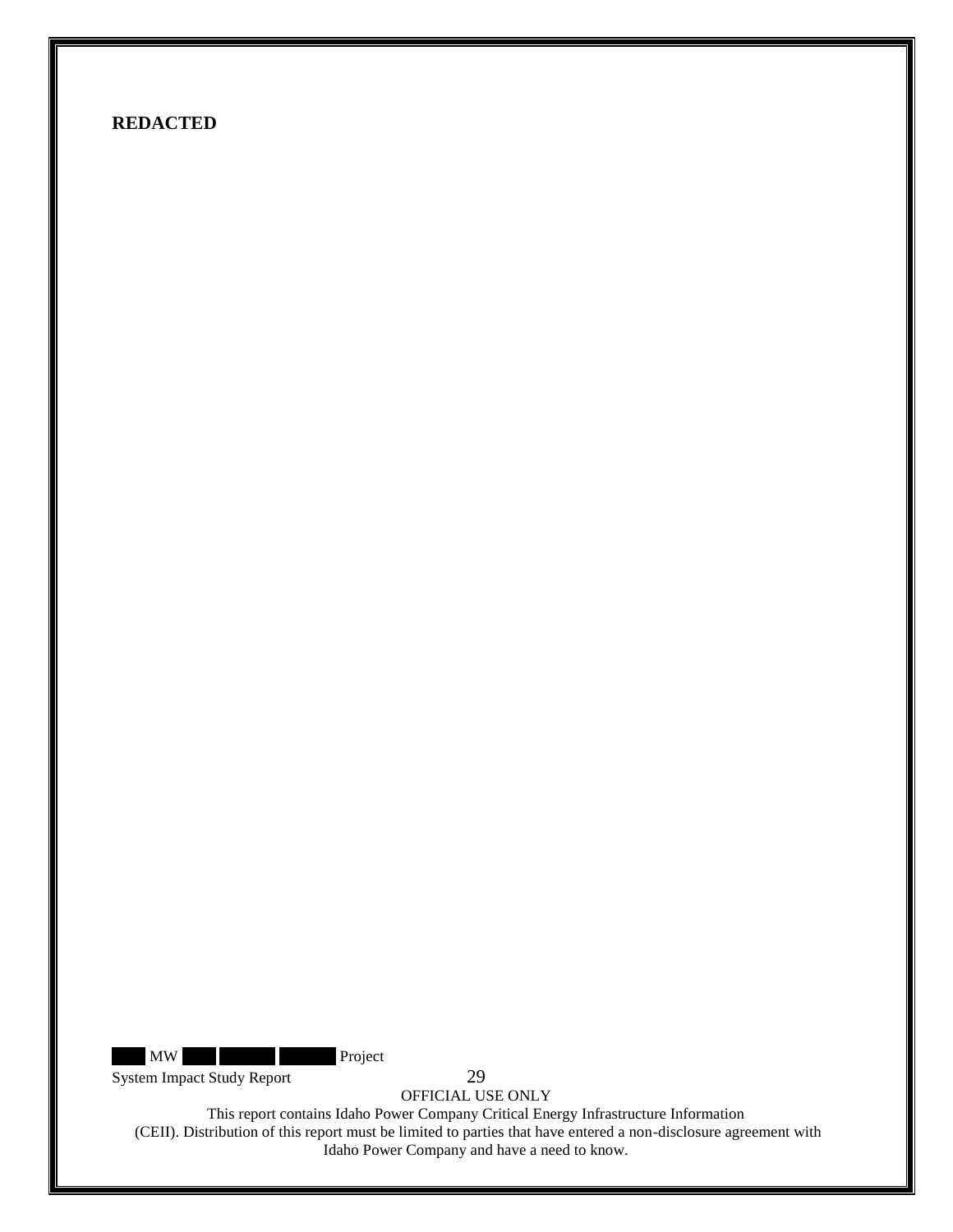MW Project

System Impact Study Report 30

OFFICIAL USE ONLY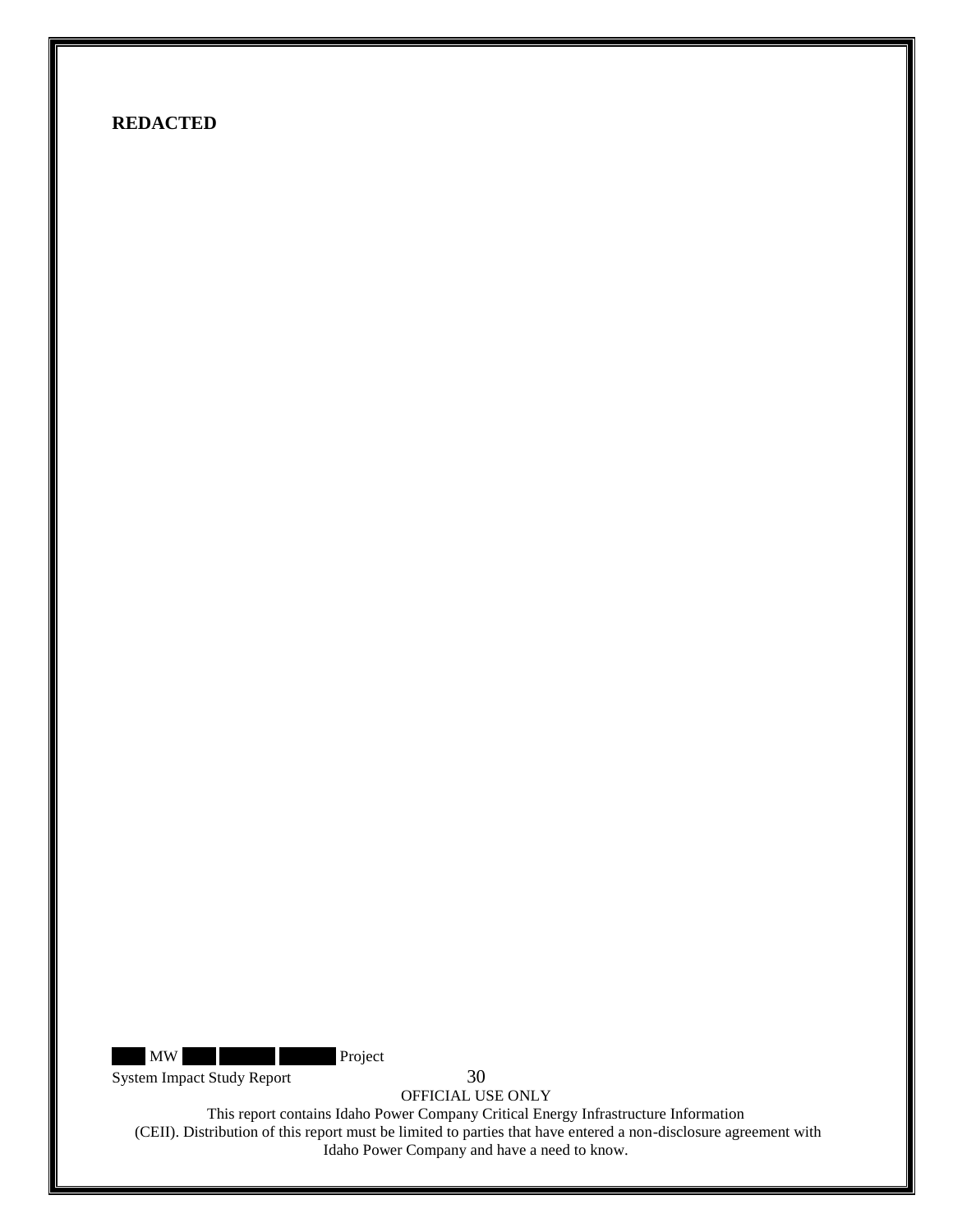<span id="page-31-0"></span>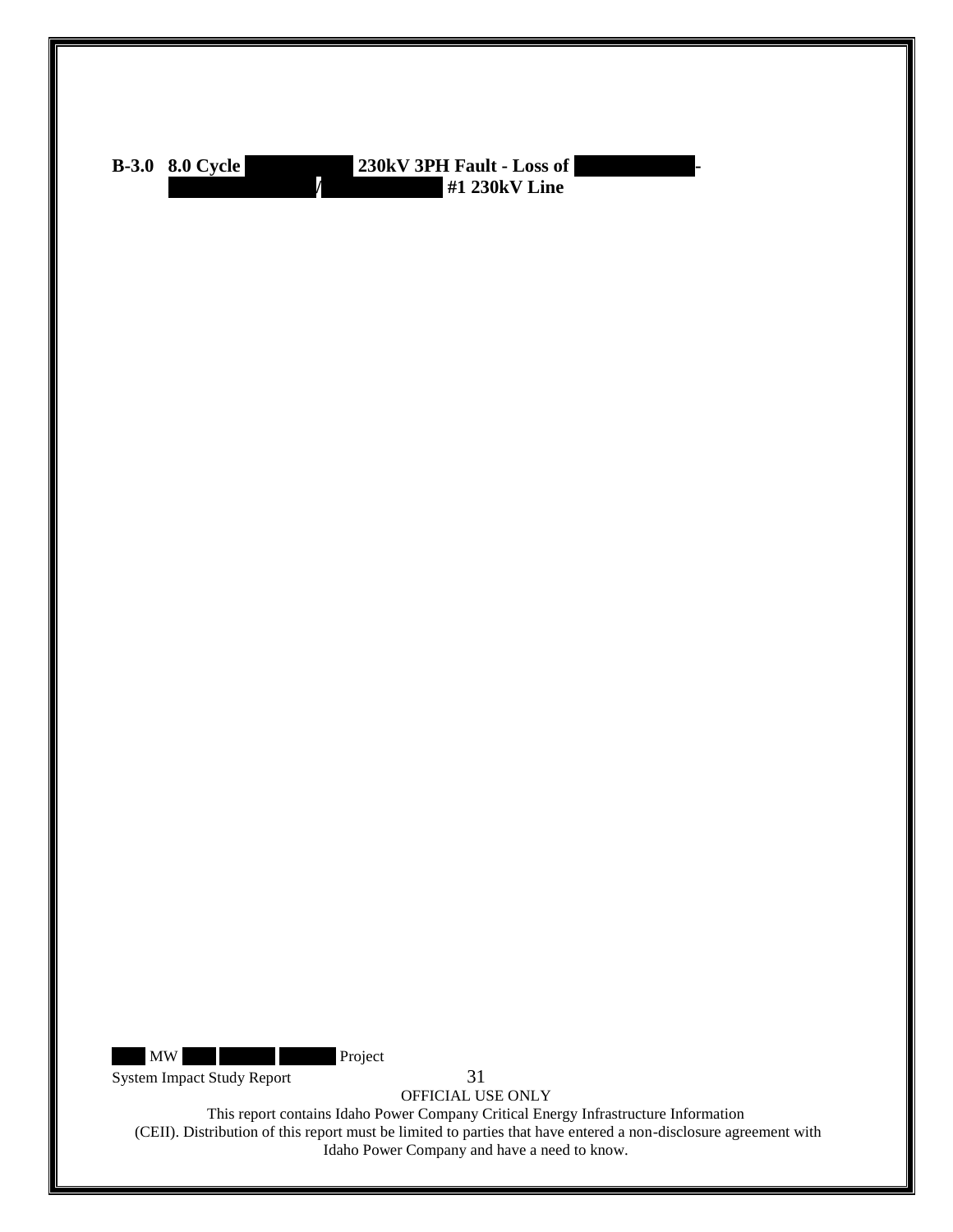MW Project

System Impact Study Report 32

OFFICIAL USE ONLY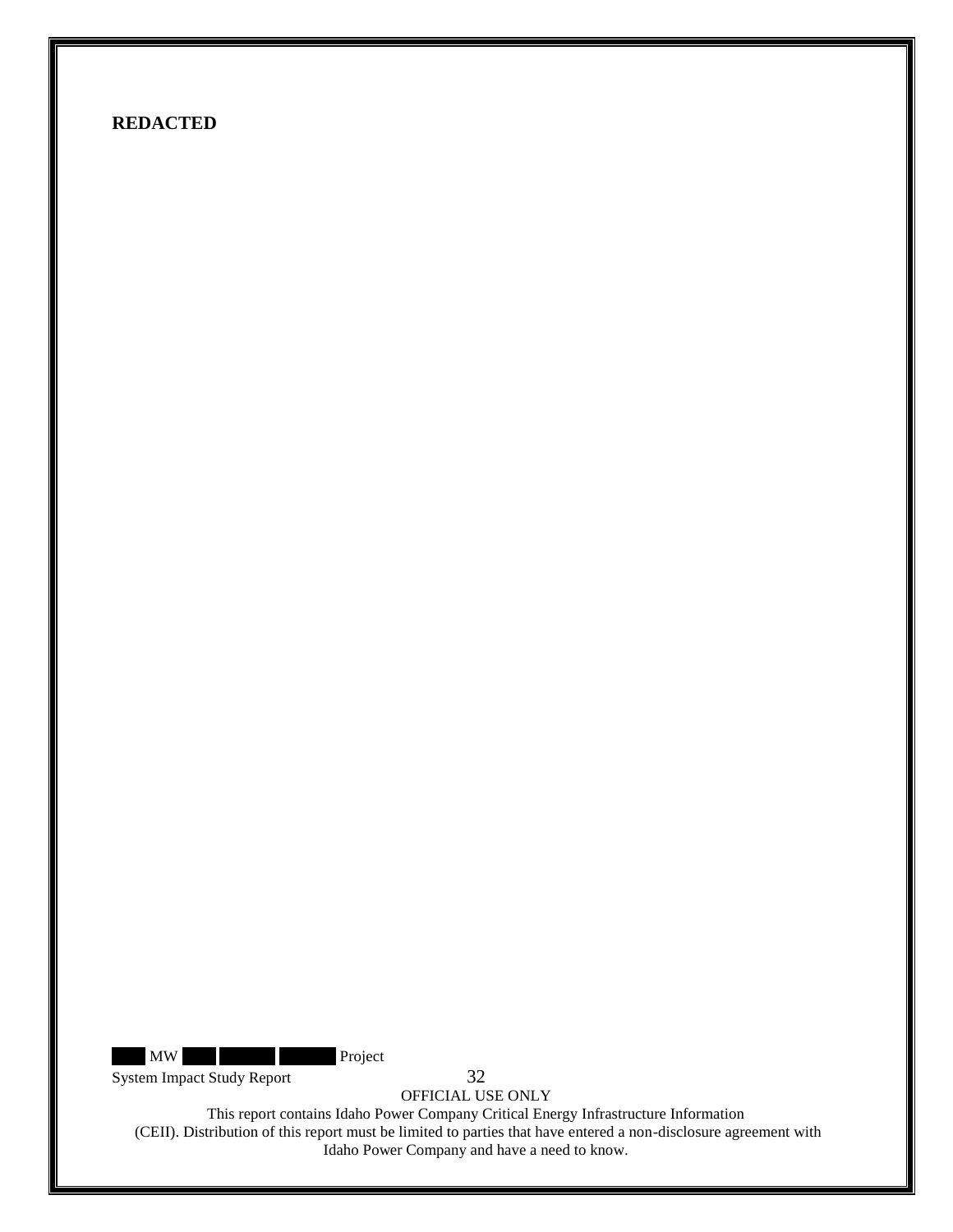MW Project

System Impact Study Report 33

OFFICIAL USE ONLY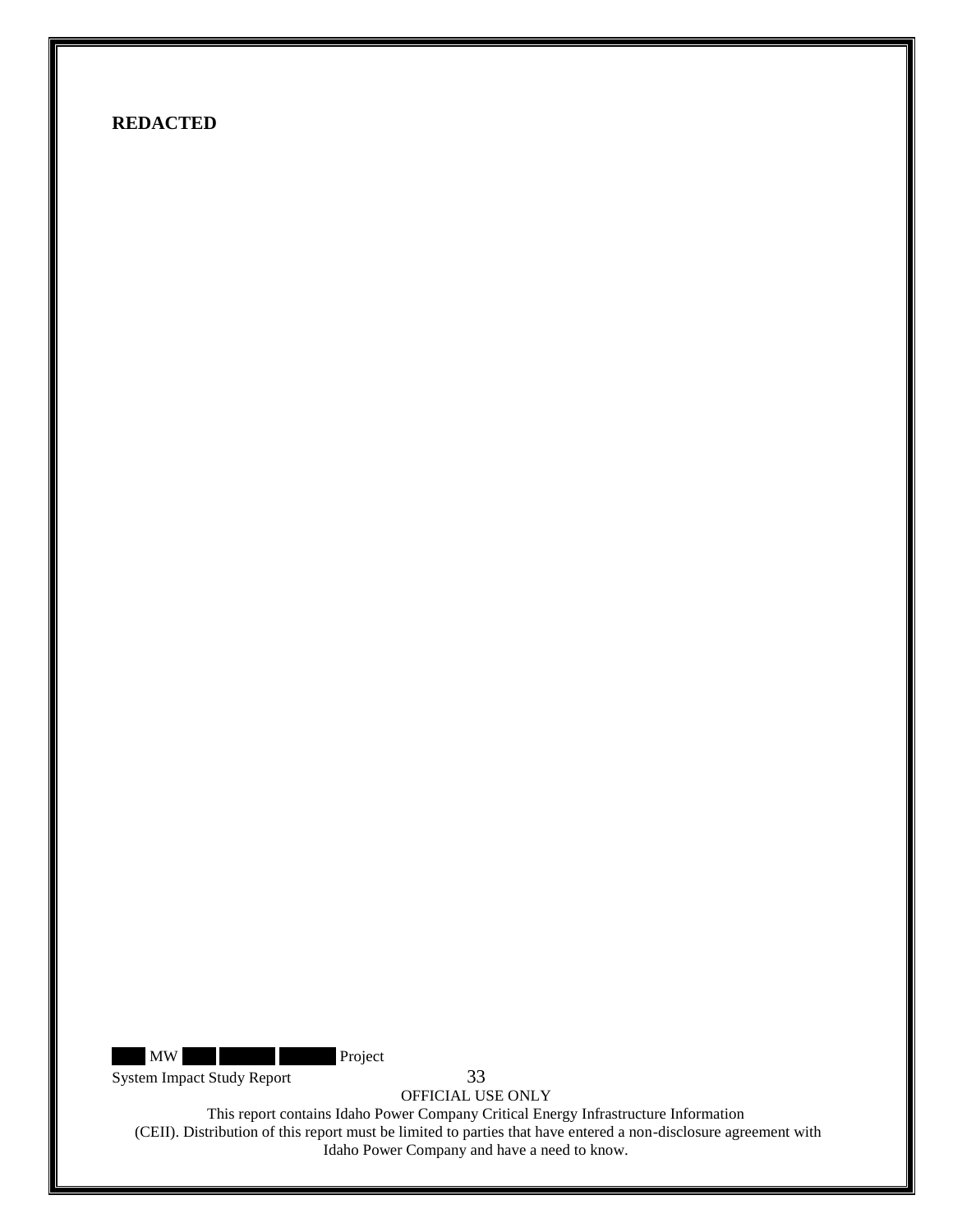MW Project

System Impact Study Report 34

OFFICIAL USE ONLY